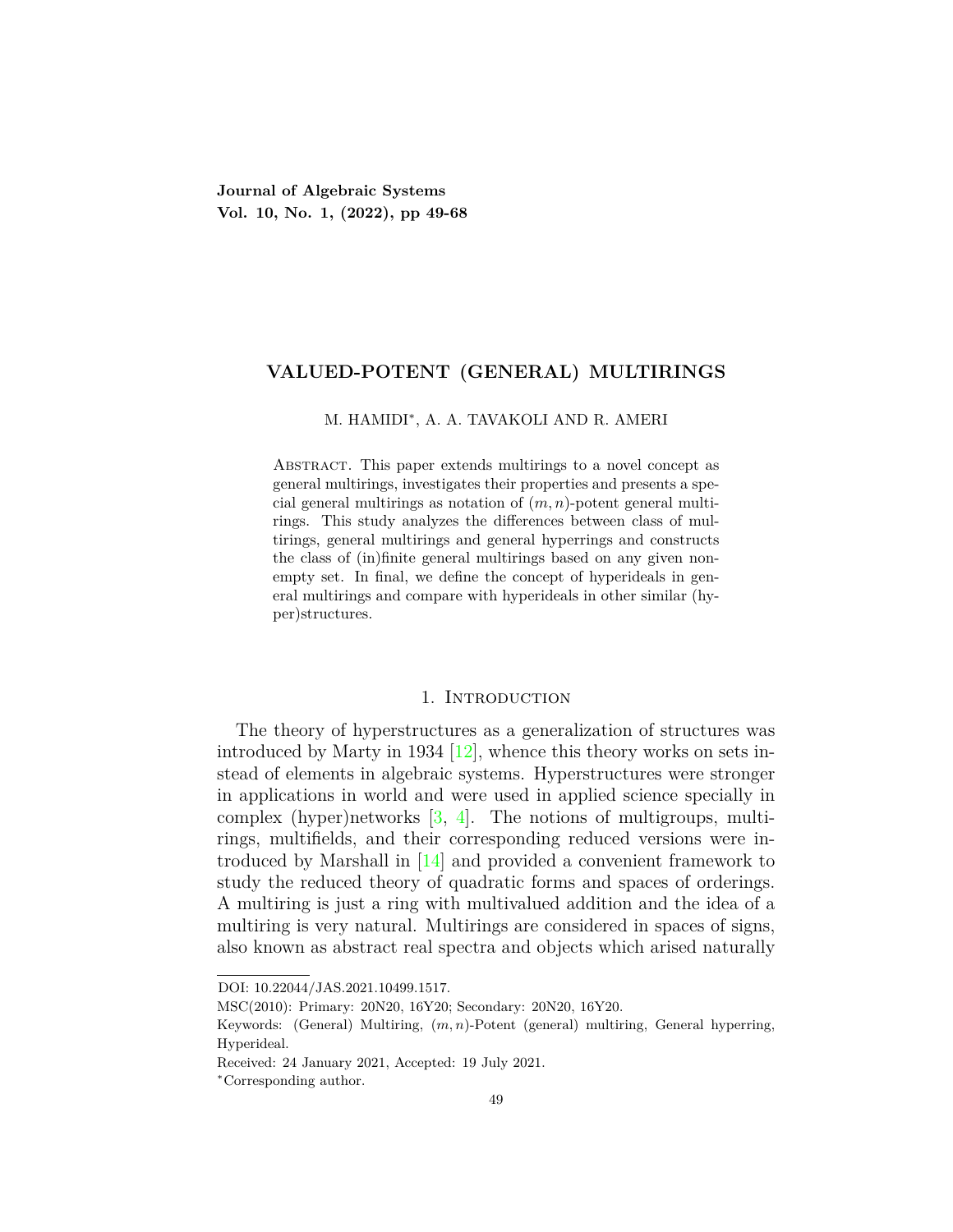in the study of constructible sets in real geometry. Fundamental relations are one of the main tools in algebraic hyperstructures theory in such a way that convert hyperstructures to structures. A fundamental relation is the smallest equivalence relation on a hyperstructure so that the quotient of hyperstructure via this relation is a corresponding (fundamental)structure. Some researchers worked on fundamental relations on hypergroups and hyperrings [[2](#page-18-4), [5,](#page-18-5) [6](#page-18-6), [8](#page-18-7), [9,](#page-18-8) [10,](#page-18-9) [11](#page-18-10)]. M. Hamidi et al. constructed multigroups and multiring on every non–empty set and introduced a relation on multirings (as a smallest strongly regular equivalence relation) in such a way that the quotient of multirings on this relation is a Boolean ring with identity[\[1](#page-18-11)].

In this paper, we try to generalize the concept of multirings to general multirings, to describe their properties and their differences in multirings and general hyperrings. This paper works on construction of general multirings and shows that this class of hyperstructures have some identity elements, while have a unique zero element. It is natural to question as to what is the relationships between elements whence are considered in a same set with respect to algebraic operations. Since any operation at most connects two elements, we need to extend more elements in defined axioms. It motivates us to introduce the concept of two algebraic hyperoperations in an underlying set. So the main motivation is to introduce some identity elements with respect to algebraic hyperproduct and to consider the differences between other hyperstructures and structures. We obtained some theorems and corollaries such that in a specially conditions are similar to corresponded theorems in (non-associative)rings, so we conclude that general multirings are a generalization of (non-associative)rings. Because in general multirings the hyperproduct of any element with zero element necessarily is not zero element, so the concept of kernel of homomorphisms and so isomorphism theorems are different in corresponded results in other hyperstructures.

#### 2. **Preliminaries**

In this section, we recall some definitions and results which are indispensable to our research paper from [[7,](#page-18-12) [13,](#page-18-13) [15](#page-18-14)].

Let *R* be a non–empty set and  $P^*(R) = \{S \mid \emptyset \neq S \subseteq R\}$ . Every  $\text{map } \pm : R \times R \longrightarrow P^*(R) \text{ is called hyperoperations, for all } x, y \in R,$  $+(x, y)$  is called the *hypersum* of *x*, *y* and hyperalgebraic system  $(R, +)$ is called a *hypergroupoid*. For any two non–empty subsets *A* and *B* of  $R, A \cdot B$  means *a∈A,b∈B*  $\left| \int a \cdot b$ . Recall that a *hypergroupoid*  $(R, +)$  is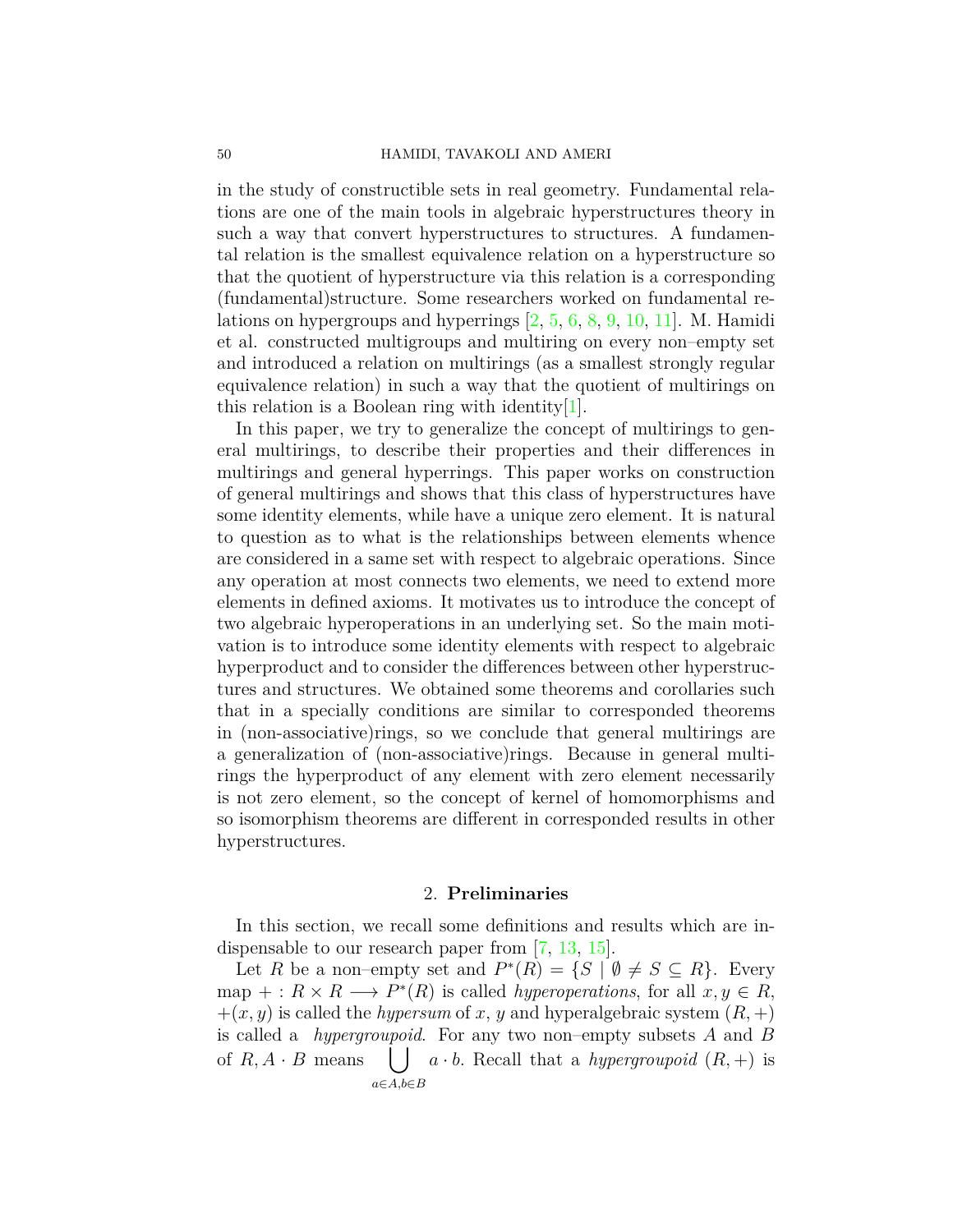called a *semihypergroup* if for any  $x, y, z \in R$ ,  $(x + y) + z = x + (y + z)$ and a semihypergroup  $(R,+)$  is called a *hypergroup* if satisfies in the *reproduction axiom,* i.e. for any  $x \in R$ ,  $x + R = R + x = R$ . A commutative hypergroup  $(R, +)$  (for all  $x, y \in R$ ,  $x + y = y + x$ ) is called a *canonical* hypergroup, provided that (*i*) it has a zero element 0 (i.e.,  $0 + x = x + 0 = \{x\}$ , for every  $x \in R$ ), *(ii)* every element has a unique inverse, (i.e., for all *x ∈ R*, there exists a unique *−x ∈ R*, such that  $0 \in x + (-x)$ , (*iii*)  $x \in y + z$  implies  $y \in x + (-z)$  and  $z \in -y + x$  and we will denote it by  $(R, +, -, 0)$ . A system  $(R, +, -, 0, \cdot, 1)$  is called a *multiring* if (*i*)  $(R, +, -, 0)$  is a canonical hypergroup (commutative multigroup),  $(ii)$   $(R, \cdot, 1)$  is a commutative monoid  $(* \cdot"$  is a binary operation on R which is commutative and associative and  $x \cdot 1 = x$  for all  $x \in R$ ,) (*iii*)  $x \cdot 0 = 0$  for all  $x \in R$ , (*iv*)  $x \cdot (y+z) \subseteq x \cdot y + x \cdot z$ . A system  $(R, +, \cdot)$  is called a *general hyperring* if (*i*)  $(R, +)$  is a hypergroup, (*ii*)  $(R, \cdot)$  is a semihypergroup and  $(iii)$  for all  $x, y, z \in R$ 

$$
x \cdot (y + z) = x \cdot y + x \cdot z.
$$

A map  $f: R \to R'$  is a multiring homomorphism if, for all  $x, y \in R$ we have  $(i) f(x + y) \subseteq f(x) + f(y), (ii) f(x \cdot y) = f(x) \cdot f(y), (iii)$  $f(-x) = -f(x)$ ,  $(iv) f(0) = 0$  and  $f(1) = 1$ . Let  $(R, +, .)$  be a hyperring and  $\rho$  be an equivalence relation on R. Let  $\frac{R}{\rho} = \{\rho(r) \mid r \in R\},\$ be the set of all equivalence classes of  $R$  with respect to the relation  $\rho$ . Define hyperoperations *⊕* and *⊗* as follows:

$$
\rho(a)\oplus\rho(b) = {\rho(c) | c \in \rho(a)+\rho(b)}, \rho(a)\otimes\rho(b) = {\rho(c) | c \in \rho(a). \rho(b)}.
$$

In [\[15\]](#page-18-14) it was proved that  $\left(\frac{R}{a}\right)$  $\frac{R}{\rho}, \oplus, \otimes$ ) is a ring if and only if  $\rho$  is strongly regular. Let *U* denote the set of all finite sum of finite products of elements of *R*. It is defined a relation as  $\gamma$  on *R* by

 $a \gamma b \Longleftrightarrow \exists u \in \mathcal{U} : \{a, b\} \subseteq u.$ 

Then  $\gamma^*$  is a smallest equivalence relation on *R* such that  $\left(\frac{R}{\gamma^*}\right)$ *γ <sup>∗</sup> , ⊕, ⊗*) is a ring (is called fundamental ring) and so *γ ∗* is called a *fundamental relation* on *R*. In [[1\]](#page-18-11) Hamidi, et.al defined a fundamental relation  $\kappa$  on every multirings by,  $x\kappa_{n,m}y$  if and only if there exist  $z_1, z_2, \ldots, z_n \in R$ and  $m \in \mathbb{N}$  in such a way that  $x \in \sum_{n=1}^{\infty}$ *i*=1  $z_i$  and  $y \in \sum^n$ *i*=1  $z_i^{k_i}$ , where  $k_i \in \{1, m\}$  and for all  $u \in R$ ,  $u^m = \underbrace{u \cdot u \cdot u \cdot \ldots \cdot u}_{(m-times)}$ . Clearly,  $\kappa_{1,1} = \Delta = \{(x, x) \mid x \in R\}$  and so *κ* =  $|$  | *k∈{*1*,m}* ∪ *n≥*1  $\left(\kappa_{n,m}\cup\kappa_{n,m}^{-1}\right)$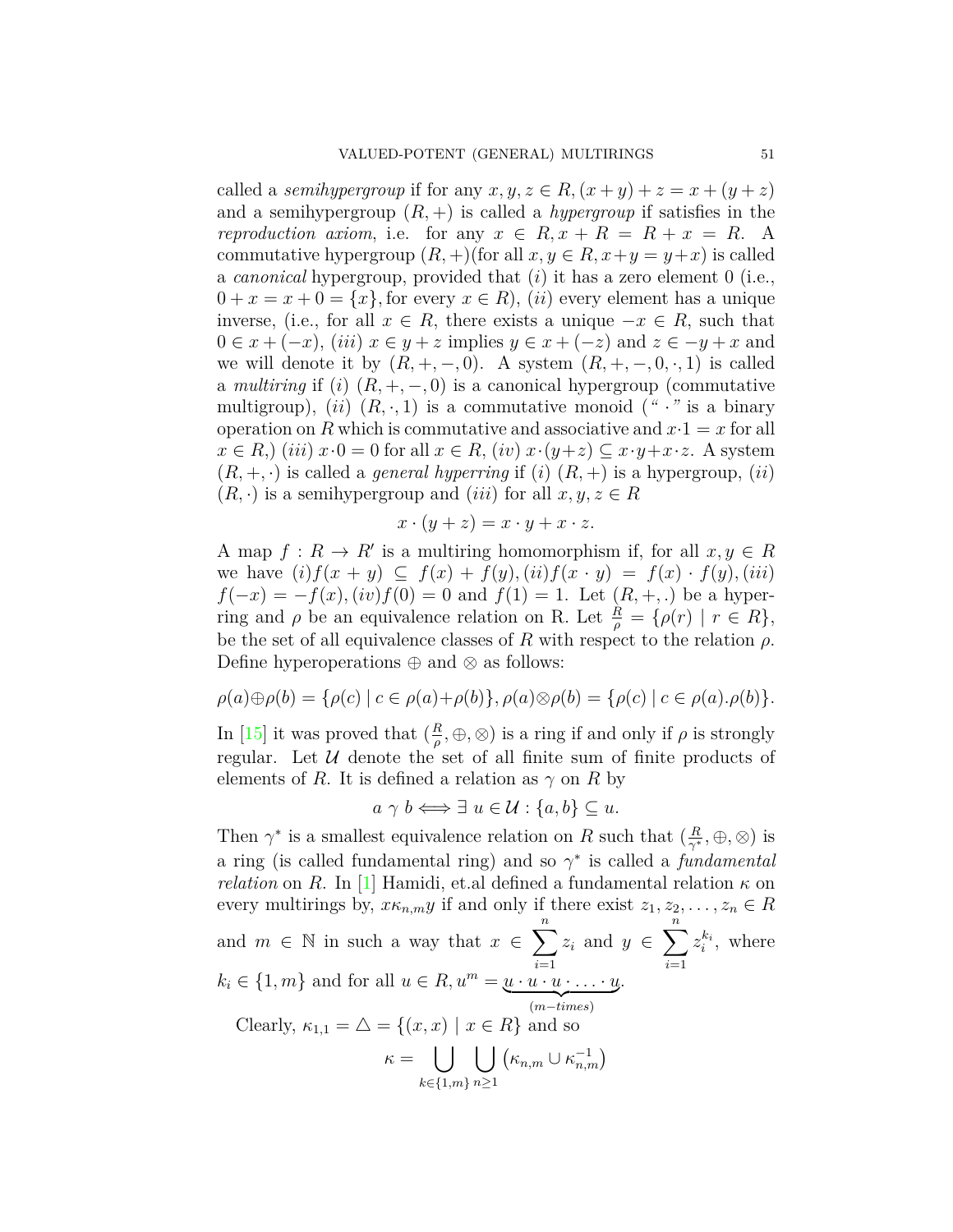is a reflexive and symmetric relation. If  $\kappa^*$  is the transitive closure of *κ*, then  $\kappa^*$  is the smallest strongly regular relation on *R* such that  $R/\kappa^*$ is a Boolean ring.

Let us first survey some simple results on general multirings such that we will apply in the next sections.

## 3. **Construction of general multirings**

In this section, we introduce the concept of general multiring, investigate their properties and for a given arbitrary set constructed at least a multiring. We present some example of general multirings that are not general hyperring.

**Definition 3.1.** A system  $(R, +, -, 0, \cdot, 1)$  is called a general multiring if

- (*i*)  $(R, +, -, 0)$  is a multigroup,
- $(ii)$   $(R, \cdot)$  is a semihypergroup,
- $(iii)$  for all  $x \in R, 0 \in (0 \cdot x) \cap (x \cdot 0)$  and  $x \in (1 \cdot x) \cap (x \cdot 1)$ ,
- (*iv*) for all  $x, y, z \in R$ ,  $x \cdot (y + z) \subseteq x \cdot y + x \cdot z$  and  $(x+y) \cdot z \subseteq x \cdot z + y \cdot z$ .

Clearly, every multiring is a general multiring.

A general multiring  $(R, +, -, 0, \cdot, 1)$  is called a  $(+)$ -commutative general multiring, if it is commutative with respect to hyperoperation *"*+*"*, a  $(\cdot)$ -commutative general multiring, if it is commutative with respect to hyperoperation *"·"* and a commutative general multiring, if it is commutative with respect to hyperoperations *"*+*"* and *"·"*.

**Theorem 3.2.** Let  $(R, +, -, 0, \cdot, 1)$  be a general multiring and  $a, b, c, d \in R$ . Then  $(a + b) \cdot (c + d) \subseteq a \cdot c + a \cdot d + b \cdot c + b \cdot d$ .

*Proof.* Let  $x \in (a+b) \cdot (c+d)$ . Then there exists  $y \in a+b$  and  $z \in c+d$ such that

$$
x \in y \cdot z \subseteq (a+b) \cdot z
$$
  
\n
$$
\subseteq a \cdot z + b \cdot z
$$
  
\n
$$
\subseteq a \cdot (c+d) + b \cdot (c+d)
$$
  
\n
$$
\subseteq a \cdot c + a \cdot d + b \cdot c + b \cdot d.
$$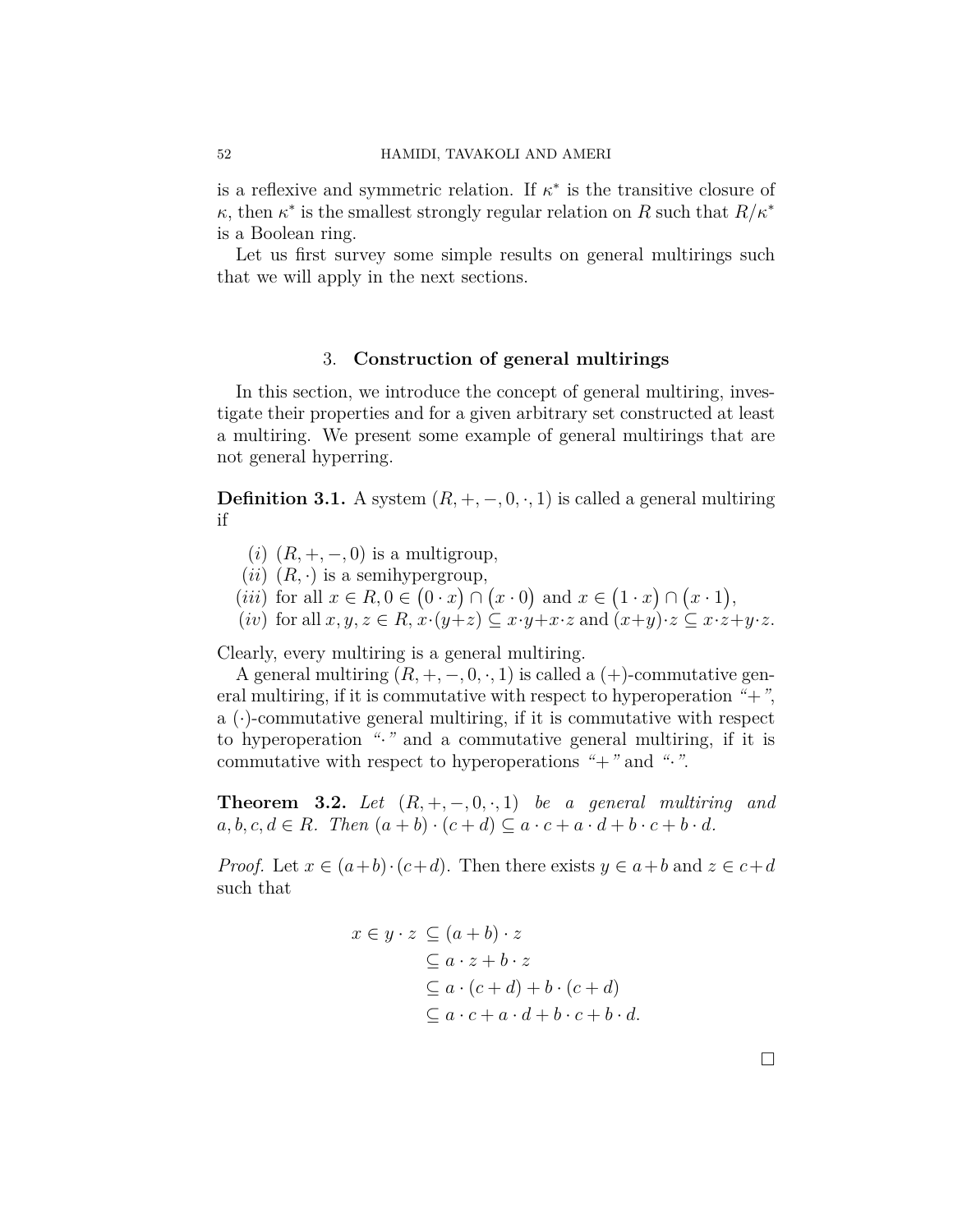<span id="page-4-0"></span>**Example 3.3.** (*i*) Let  $R = \{0, 1, a, b\}$ . Then  $(R, +, -, 0, \cdot, 1)$  is a commutative general multiring as follows:

|  | $+ 0 1 a b$                         |  | $\cdot$   0   1   a   b             |  |                                                  |
|--|-------------------------------------|--|-------------------------------------|--|--------------------------------------------------|
|  | $0 \mid 0 \quad 1$ $a$ $b$          |  | $0 \vert 0 \quad R \quad R \quad R$ |  |                                                  |
|  | $1   1 R \t{1, a} \t{1, b} \t{and}$ |  |                                     |  | $1 \rvert R \rvert 1 \rvert a \rvert b \rvert 1$ |
|  | $a \mid a \{1,a\}$ R $\{a,b\}$      |  |                                     |  | $a \mid R$ a a a                                 |
|  | $b \mid b \{b,1\} \{a,b\}$ R        |  |                                     |  | $b \mid R \mid b \mid a \mid \{a, b\}$           |

Since  $1 \cdot (0 + 1) = \{1\} \subset R = 1.0 + 1.1$ , we get that  $(R, +, -, 0, \cdot, 1)$  is not a general hyperring.

(*ii*) Let  $R = \{0, 1, a, b\}$ . Then  $(R, +, -, 0, \cdot, 1)$  is a commutative general multiring as follows:

|  | $+ 0 1 a b$ |                                                                                                         |  | $\cdot$   1 a b |  |  |
|--|-------------|---------------------------------------------------------------------------------------------------------|--|-----------------|--|--|
|  |             | $0 \mid 0 \quad 1$ $a$ $b$ $0 \mid 0 \quad 0$                                                           |  |                 |  |  |
|  |             | $1 \mid 1 \quad R$ $\{1,b\} \quad \{1,a\}$ , $1 \mid 1 \quad 0$ $\{1,0\} \quad \{0,a\} \quad \{0,b\}$ . |  |                 |  |  |
|  |             | $a \mid a \{1,b\}$ $\{0,a\}$ 1 $a \mid 0 \{0,a\}$ $\{a,0\}$ 0                                           |  |                 |  |  |
|  |             | $b \mid b \{1, a\}$ 1 $\{0, b\}$ $b \mid 0 \{0, b\}$ 0 $\{0, b\}$                                       |  |                 |  |  |

Since  $1 \cdot (a + b) = \{0, 1\} \subset R = 1.a + 1.b$ , we get that  $(R, +, -, 0, \cdot, 1)$ is not a general hyperring.

(*iii*) Let  $R = \{0, 1, 2, 3\}$ . Then  $(R, +, -, 0, \cdot, 1)$  is a (·)-commutative general multiring as follows:

| $+$ 0 1 |                                                               | 2 3 |     |  | $\cdot$   0   1   2   3             |                                                 |
|---------|---------------------------------------------------------------|-----|-----|--|-------------------------------------|-------------------------------------------------|
|         | $0 \mid 0 \mid 1$                                             | 2 3 |     |  | $0 \vert 0 \vert 0 \vert 0 \vert 0$ |                                                 |
|         | $1 \mid 1 \quad 1 \qquad R \quad 3$                           |     | and |  |                                     | $1 \begin{pmatrix} 0 & 1 & 2 & 3 \end{pmatrix}$ |
|         | $2 \begin{bmatrix} 2 & \{0,1,2\} & 2 & \{2,3\} \end{bmatrix}$ |     |     |  | $2 \mid 0 \quad 2 \quad R \quad R$  |                                                 |
|         | $3 \mid 3 \{1,3\}$ 3 R                                        |     |     |  | $3 \mid 0 \quad 3 \quad R \quad R$  |                                                 |

while it is a  $(+)$ -non-commutative general multiring and it is not a general hyperring.

 $(iv)$  Let  $R = \{0, 1, 2, 3\}$ . Then  $(R, +, -, 0, \cdot, 1)$  is a  $(+)$ -non-commuta-

tive and a  $(\cdot)$ -non-commutative general multiring as follows:

| $+$ 0 1 |                                                               | 2 3 |     |  |                                                 |          |
|---------|---------------------------------------------------------------|-----|-----|--|-------------------------------------------------|----------|
|         | $0 \mid 0 \mid 1$                                             | 2 3 |     |  | $\boxed{0}$ $\boxed{0}$ $\boxed{0}$ $\boxed{0}$ | $\Omega$ |
|         | $1 \mid 1 \quad 1 \qquad R \quad 3$                           |     | and |  | $1   0 1 2 3$ .                                 |          |
|         | $2 \begin{bmatrix} 2 & \{0,1,2\} & 2 & \{2,3\} \end{bmatrix}$ |     |     |  | $2 \begin{bmatrix} 0 & 2 & R \end{bmatrix}$ R   |          |
|         | $3 \begin{bmatrix} 3 & \{1,3\} & 3 & R \end{bmatrix}$         |     |     |  | $3 0 \ 3 \ \{1,2,3\} \ R$                       |          |

Now, apply the concept of monoids and semihypergroups, then construct general multirings in the following.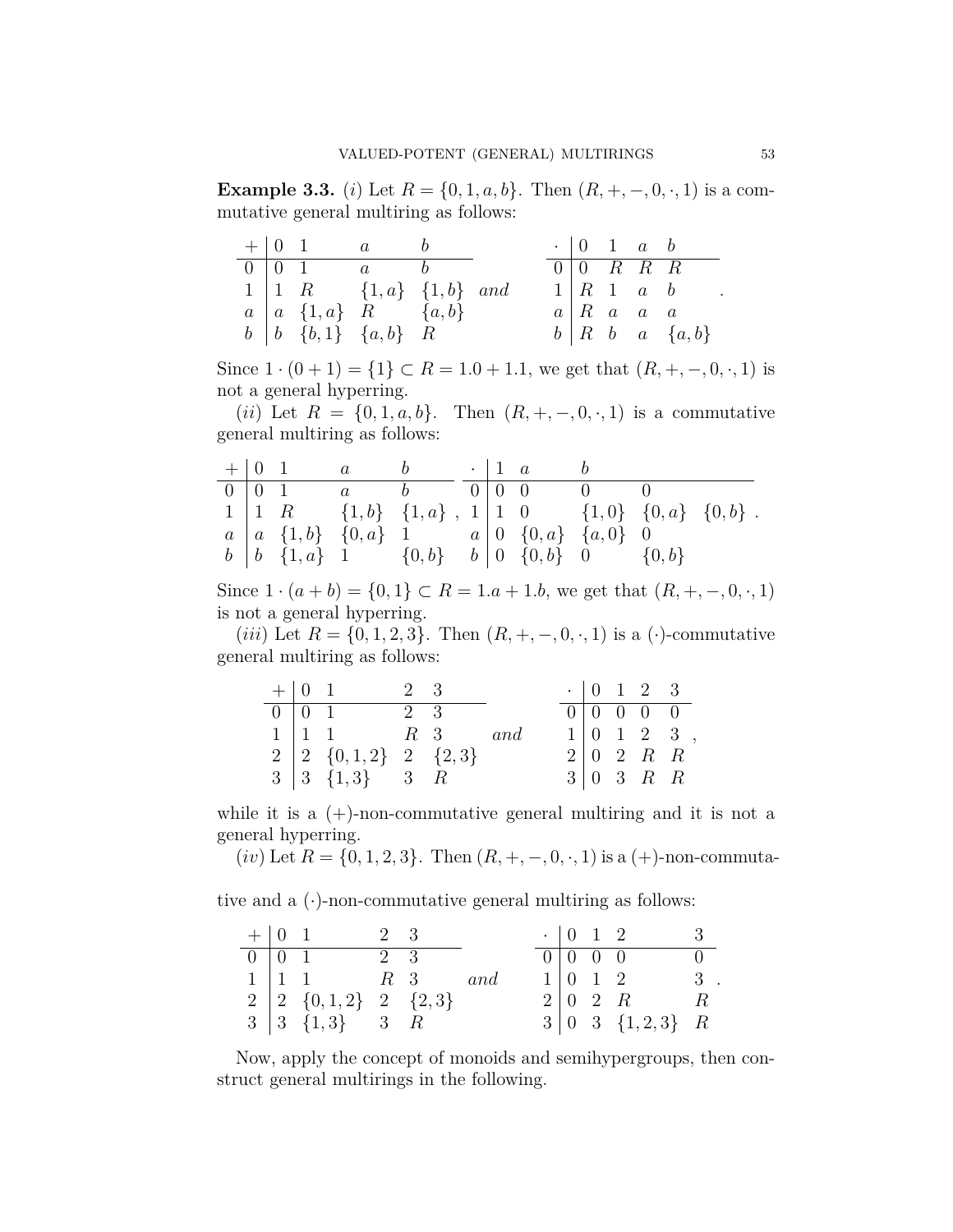**Example 3.4.** (*i*) Let  $(G, *, 1)$  be a monoid and  $G^0 = G \cup \{0\}$ , where  $0 \notin G$ . Define hyperoperations "+" and "<sup>*\**</sup> on  $G^0$  as follows:

$$
x + y = y + x = \begin{cases} G^0 & \text{if } x = y \neq 0, \\ G & \text{if } x \neq y \text{ and } x, y \in G \end{cases}
$$
 and  $x \cdot y = \{x * y\},$ 

in such a way that  $x + 0 = 0 + x = x$  and  $x \cdot 0 = 0 \cdot x = G^0$ . Clearly for all  $x \in G^0$ ,  $-x = x$  and some modifications show that  $(G^0, +, -, 0, \cdot, 1)$ is a  $(+)$ -commutative general multiring.

(*ii*) Let  $(H, \circ)$  be a semihypergroup and  $R = H \cup \{0, 1\}$ , where  $0, 1 \notin H$ . Define hyperoperations "+" and "·" on R as follows:

$$
x+y = y+x = \begin{cases} R & \text{if } x = y \neq 0, \\ R \setminus \{0\} & \text{if } x \neq y \text{ and } x, y \in R \setminus \{0\} \text{and } x \cdot y = x \circ y \end{cases}
$$

in such a way that  $x+0 = 0+x = x$ ,  $x \cdot 0 = 0 \cdot x = R$  and  $x = 1 \cdot x = x \cdot 1$ . Some modifications and computations show that  $(R, +, -, 0, \cdot, 1)$  is a (+)-commutative general multiring.

From now on, in general multiring  $(R, +, -, 0, \cdot, 1)$ , we will call 0 is zero element and 1 is an identity element of *R*. Let

 $\mathcal{O}_R = \{0 \in R \mid 0 \text{ is a zero element of } R\}$ 

and  $\mathcal{I}_R = \{1 \in R \mid 1 \text{ is an identity element of } R\}$ , then we have the following results.

<span id="page-5-0"></span>**Theorem 3.5.** *Let*  $(R, +, -, 0, \cdot, 1)$  *be a general multiring. Then* 

- (*i*)  $|\mathcal{O}_R| = 1$  *and so* 0 *is unique zero element in R*;
- $(iii)$   $0 \in x + y$  *implies that*  $y = -x$ *;*
- $(iii)$   $|\mathcal{I}_R| \geq 1$ ;
- $(iv)$  *for all*  $x \in R$ *,*  $|0 \cdot x| \geq 1$ *.*

*Proof.* By definition, it is straightforward. □

Let  $(R, +, -, 0_R, \cdot, 1_R)$  be a general multiring,  $n \in \mathbb{Z}$  and  $x \in R$ . Denote

$$
nx = \begin{cases} \underbrace{x + \ldots + x}_{n \text{ times}}, & \text{if } n > 0 \\ 0_R, & \text{if } n = 0 \\ \underbrace{(-x) + \ldots + (-x)}_{n \text{ times}}, & \text{if } n < 0 \end{cases} \quad \text{if } n = 0 \\ \underbrace{x \cdot \ldots \cdot x}_{n \text{ times}}, & \text{if } n = 0 \\ \underbrace{(-x) \cdot \ldots \cdot (-x)}_{n \text{ times}}, & \text{if } n < 0 \end{cases}
$$

for  $n = 1, nx = x^n = \{x\}$  and for all  $x, y \in R, x - y = x + (-y)$ .

**Example 3.6.** (*i*) Consider the monoid  $(N, \cdot, 1)$ . Then (N *∪ {*0*},* +*,* 0*, ·,* 1)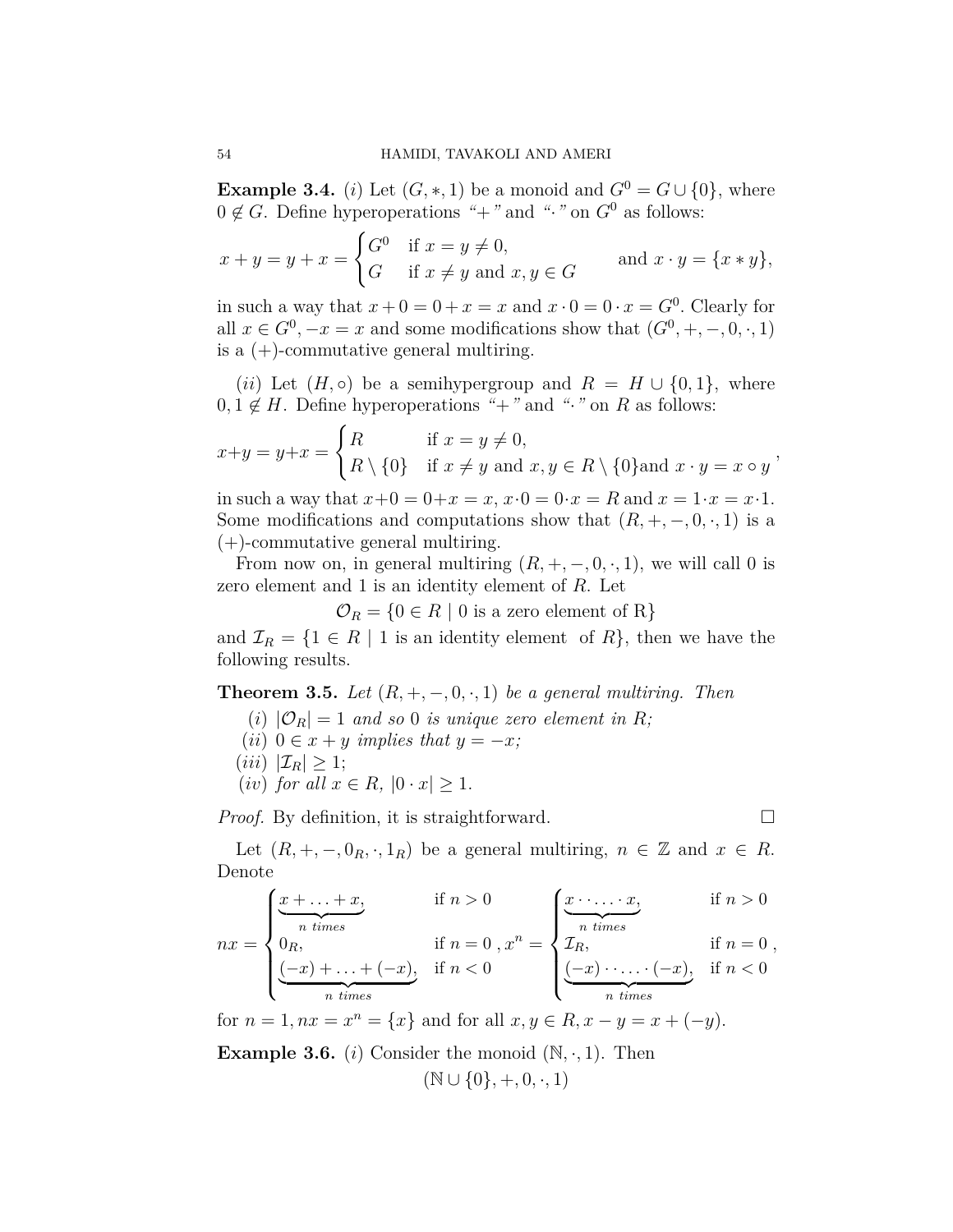is a multiring as follows:

$$
m + n = n + m = \begin{cases} \{0, 1, 2, \dots, \} & \text{if } m = n \neq 0, \\ \{1, 2, \dots, \} & \text{if } m \neq n, m, n \in \mathbb{N}. \end{cases}
$$

and  $m \cdot n = \{mn\}$ , in such a way that  $m + 0 = 0 + m = m$  and  $m \cdot 0 = 0 \cdot m = 0$ . Since

 $2 \cdot (3 + 4) = 2 \cdot \{1, 2, 3, \ldots\} = \{2, 4, 6, \ldots\} \subset \{1, 2, 3, \ldots\} = 2 \cdot 3 + 2 \cdot 4,$ we get that  $(N \cup \{0\}, +, 0, \cdot, 1)$  is a general multiring, while is not a general hyperring. By some computing, for all  $n \geq 2$  we have  $2(-n) = 2n = \mathbb{N} \cup \{0\}.$ 

(*ii*) Let  $R = \{0, 1\}$ . Then  $(R, +, -, 0, \cdot, 1)$  is a commutative general multiring as follows:

$$
\begin{array}{c|cc}\n+ & 0 & 1 \\
\hline\n0 & 0 & 1 \\
1 & 1 & 0\n\end{array} and \qquad\n\begin{array}{c|cc}\n\cdot & 0 & 1 \\
\hline\n0 & 0 & \{0, 1\} \\
1 & \{0, 1\} & \{0, 1\}\n\end{array}.
$$

Clearly  $(R, +, -, 0, \cdot, 1)$  is not a multiring  $(|0 \cdot 1| \geq 1)$  and since  $0 \cdot (1+1) = \{0\} \subseteq \{0,1\} = 0 \cdot 1 + 0 \cdot 1$ , we get that  $(R, +, -, 0, \cdot, 1)$  is not a general hyperring. Then

$$
n1 = \begin{cases} 0 & \text{if n is an even} \\ 1 & \text{if n is an odd} \end{cases}, 1^n = 1^0 = 0^0 = \{0, 1\} = \mathcal{I}_R, 1^{-1} = 1,
$$

for all  $n \ge 2, 1^{-n} = \{0, 1\}$  and for all  $0 \ne n \in \mathbb{Z}, 0^n = \{0\}.$ 

<span id="page-6-0"></span>**Theorem 3.7.** *Let*  $(R, +, -, 0, \cdot, 1)$  *be a general multiring and*  $x, y \in R$ *. Then*

- $(i) -0 = 0$ , so  $0 + 0 = 0$  and  $0 = 0 0$ ;
- $(iii) -(-x) = x;$
- $(iii)$  0  $\in$   $x x$ ;
- $(iv)$  *if*  $x = y$ *, then*  $-x = -y$ *.*

*Proof.* (*i*) Let  $-0 = x \in R$ . Then  $0 \in 0 + x = \{x\}$  and so  $x = 0$ . (*ii*) Let  $x \in R$ . By definition,

$$
0 \in x + (-x) \text{ so } x \in 0 + (-(-x)) = \{-(-x)\}.
$$

It follows that  $-(-x)$ ) = *x*.

(*iii*) For all  $x \in R$ , we have  $0 \in x + (-x) = x - x$ , hence  $0 \in x - x$ . (*iv*) Let  $-x = a$ . Then  $0 \in x + a = y + a$  and so  $y \in 0 - a = \{-a\}$ It follows that  $y = -a$  and by item  $(ii) -y = -(-a) = a = -x$ . □

<span id="page-6-1"></span>**Theorem 3.8.** Let  $(R, +, -, 0, \cdot, 1)$  be a general multiring and  $A, B \subseteq R$ *. Then* 

 $(i) -A = \{-a \mid a \in A\}$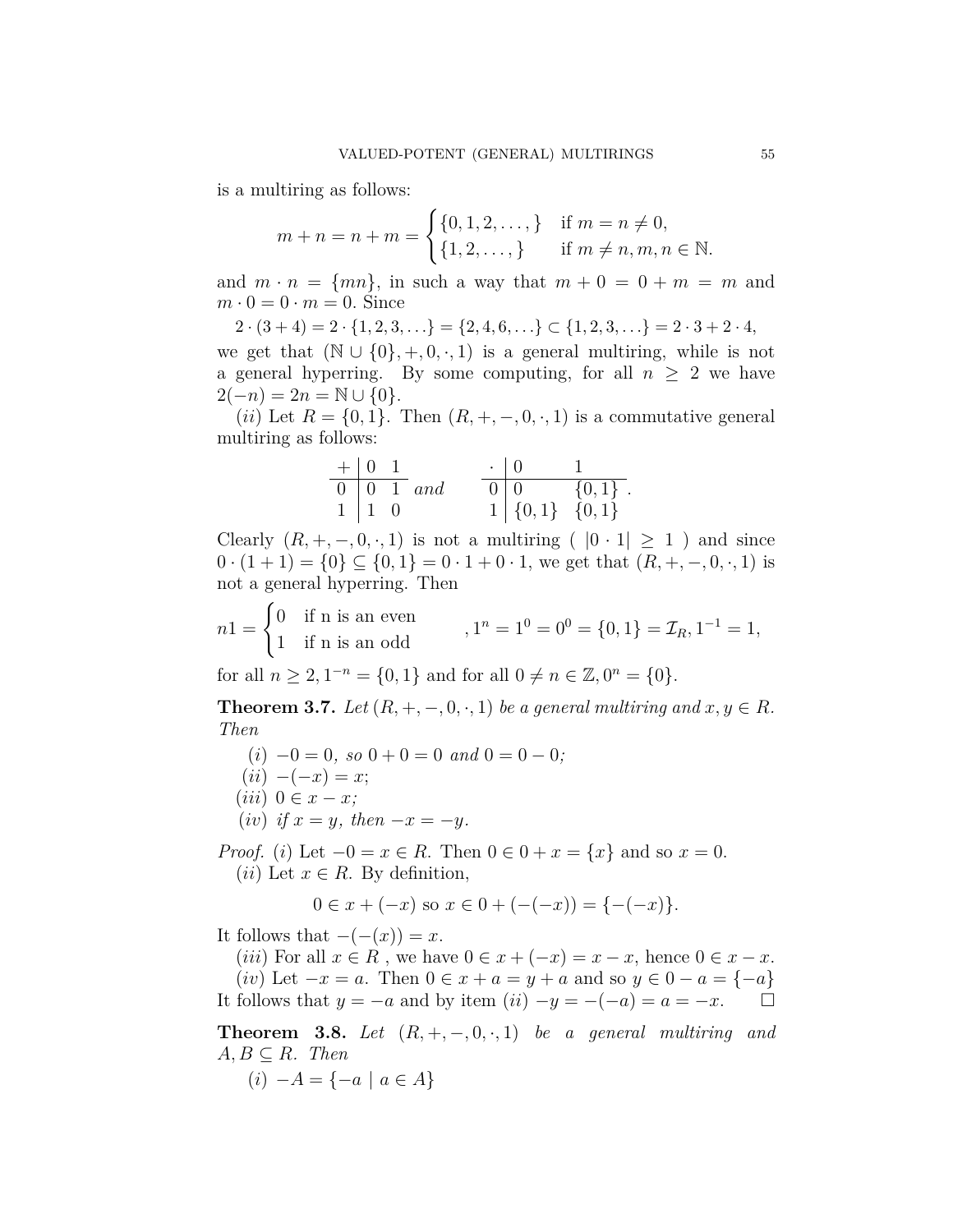$(iii)$   $0 \in A - A$ ;  $(iii)$  *if*  $C \subseteq A + B$ *, then*  $A \cap (C - B) \neq \emptyset$ *;*  $(iv) -(-A) = A;$  $(v)$  0 + *A* = *A* = *A* + 0;  $(vi)$  *if*  $0 \in A + B$ *, then*  $A \cap (-B) \neq \emptyset(-A \cap B) \neq \emptyset$ *;*  $(vii)$   $0 \in (0 \cdot A) \cap (A \cdot 0)$  and  $A \subseteq (1 \cdot A) \cap (A \cdot 1)$ ;  $(viii)$   $0 - A = -A$  and  $A - 0 = A$ ;  $(ix)$  *if*  $A ⊆ B$ *, then*  $-A ⊆ -B$ *.* 

*Proof.* (*i*) Let  $-A = B$ . Then  $0 \in A + B$  and so there exist  $a \in A$ and  $b \in B$  such that  $0 \in a + b$ . It follows that  $b \in -a + 0 = \{-a\}$  or *−a* = *b.*

(*ii*) By definition, we have  $A - A = \begin{bmatrix} \end{bmatrix}$ *a,b∈A*  $(a - b) = \begin{pmatrix} \end{pmatrix}$ *a,b∈A* (*a* + (*−b*)), so

by Theorem [3.7](#page-6-0),  $0 \in A - A$ .

 $(iii)$  Since  $C \subseteq A + B$ , for all  $c \in C$ , there exist  $a \in A$  and  $b \in B$ such that  $c \in a+b$ . It concludes that  $a \in c-b$  and so  $A \cap (C-B) \neq \emptyset$ .

(*iv*) By definition,  $−(−A) = ∫$ *a∈A* (*−*(*−a*)) and by Theorem [3.7,](#page-6-0) we

get that  $-(-A) = A$ .

(*v*) It is clear.

(*vi*) Sine  $0 \in A + B$ , there exist  $a \in A$  and  $b \in B$  in such a way that  $0 \in a + b$ . It implies that  $a = -b$  and so  $A \cap (-B) \neq \emptyset$ .

 $(vii)$ ,  $(viii)$ ,  $(ix)$  It is immediate by definition.

*.*

**Corollary 3.9.** *Let*  $(R, +, -, 0, \cdot, 1)$  *be a general multiring and*  $x, y \in R$ *. If for all*  $z \in R$ ,  $|z - z| = 1$ , then  $x + y = x + z$  *implies that*  $y = z$ .

*Proof.* Let  $z \in R$ . By Theorem [3.7](#page-6-0) (*iii*),  $|z - z| = 1$  implies that  $z - z = \{0\}$ . If  $x + y = x + z$ , then  $-x + (x + y) = -x + (x + z)$  and so  $(-x + x) + y = (-x + x) + z$ . Hence  $y = z$ . □

**Example 3.10.** Let  $R = \{0, a, 1\}$ . Then  $(R, +, -, 0, \cdot, 1)$  is a general multiring as follows:

| $+$ 0 1 |                                 |     | $\cdot$ 0 1 a |                                  |
|---------|---------------------------------|-----|---------------|----------------------------------|
|         | $\boxed{0}$ $\boxed{0}$ $1$ $a$ |     |               |                                  |
|         | $1 \mid 1 \{0,a\}$ 1            | and |               | $1 \mid 0 \quad 1 \quad a$       |
|         | $a \mid a \mid 1$ {0, a}        |     |               | $a \mid 0 \quad a \quad \{0,a\}$ |

One can see that  $1 + 0 = 1 + a$ , while  $0 \neq a$ . So in general multirings, the cancellation property, necessarily is not valid.

**Theorem 3.11.** Let  $(R, +, -, 0, \cdot, 1)$  be a general multiring,  $x, y \in R$  $and A ⊂ R$ *. Then*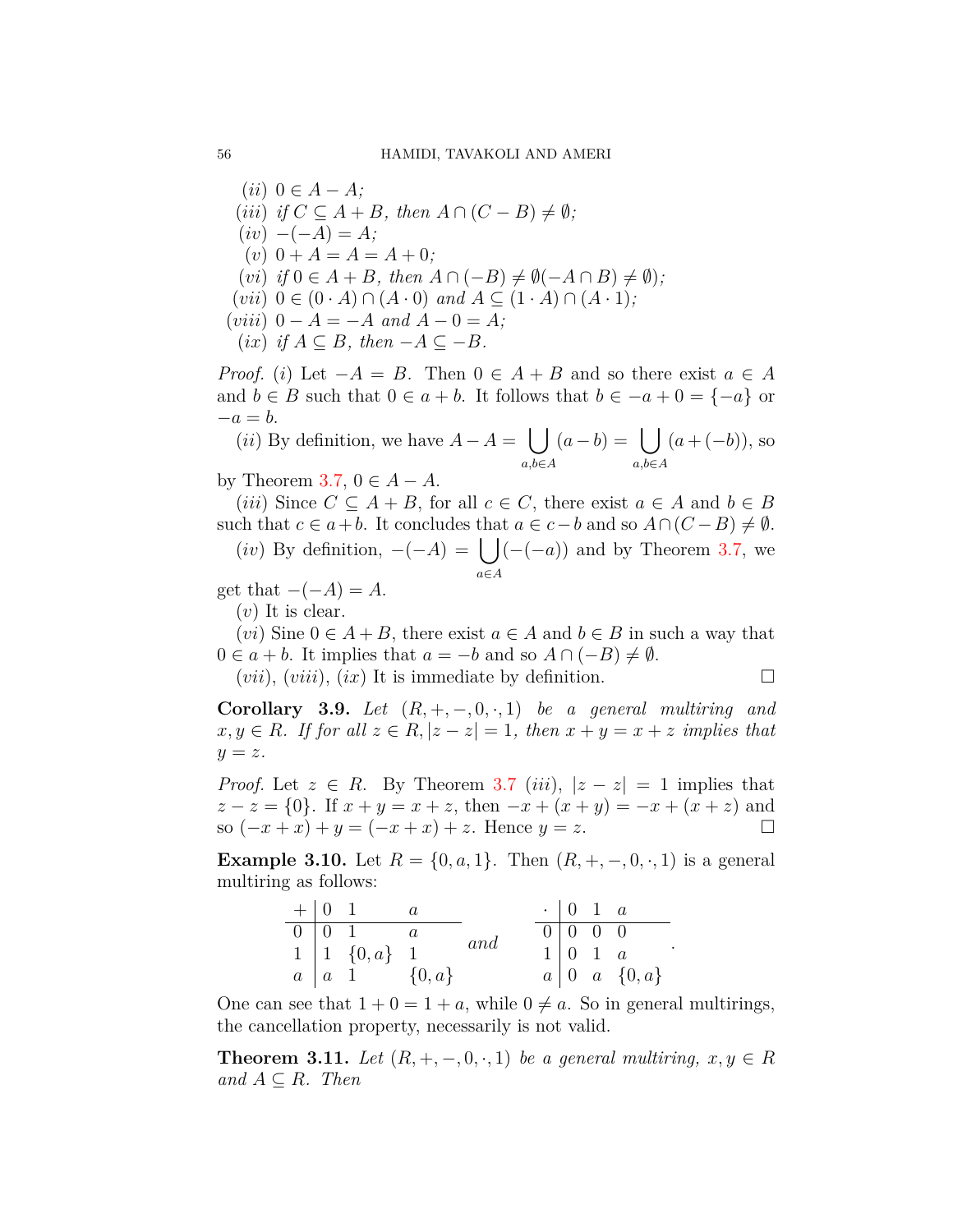- (*i*) *if*  $-1 = 1$ *, then for all*  $x \in R$ *, we have*  $-(1 \cdot x) \cap (1 \cdot x) \neq \emptyset$ *;*
- $(iii)$  *if*  $-1 = 1$  *and for all*  $x \in R$  *we have*  $|1 \cdot x| = 1$ *, then*  $-x = x$ *;*
- (*iii*) *if −*1 = 1*, then for all x ∈ R there exists y ∈ R such that*  $x \in y+1$  *and*  $y \in x+1$ ;

*Proof.* (*i*) Let  $x \in R$ . Since  $0 \in 1 + 1$ , we get that

 $0 \in 0 \cdot x \subseteq (1+1) \cdot x \subseteq 1 \cdot x + 1 \cdot x$ .

Thus there exists  $y \in 1 \cdot x$  and  $z \in 1 \cdot x$  such that  $0 \in y + z$ . It follows that  $z = -y$  and by Theorem [3.8](#page-6-1),  $-(1 \cdot x) \cap (1 \cdot x) \neq \emptyset$ .

(*ii*) By item (*i*), the proof is obtained.

 $(iii)$  Let  $x \in R$ . Since  $x = x + 0 \subseteq x + (1 + 1) = (x + 1) + 1$ , there exists  $y \in (x+1)$  such that  $x \in y+1$  and so  $y \in x+1$ . □

**Theorem 3.12.** Let  $(R, +, -, 0, \cdot, 1)$  be a general multiring and  $x, y \in R$ . Then  $-(x \cdot y) \cap (-x) \cdot y \neq \emptyset$  and  $-(x \cdot y) \cap x \cdot (-y) \neq \emptyset$ .

*Proof.* Let  $x, y \in R$ . Then

$$
0 \in 0 \cdot y = (x - x) \cdot y \subseteq x \cdot y + ((-x) \cdot y) = ((-x) \cdot y) + (x \cdot y).
$$

Using Theorem [3.8](#page-6-1) (*vi*), we get that  $-(x \cdot y) \cap (-x) \cdot y \neq \emptyset$ . In a similar a way we can see that  $-(x \cdot y) \cap x \cdot (-y) \neq \emptyset$ . □

<span id="page-8-0"></span>**Corollary 3.13.** *Let*  $(R, +, -, 0, \cdot, 1)$  *be a general multiring,*  $x, y \in R$ *. Then*

- (*i*) *for all*  $n, m \in \mathbb{N}, x^{n+m} = x^m \cdot x^n$ ;
- (*ii*) *for all*  $n \in \mathbb{N}$ ,  $(n+1)x = nx + x$  *and*  $x^n = x^{n-1} \cdot x$ ;
- (*iii*) *if R is a* (+)*-commutative general multiring, then*  $(x \cdot y)^n = x^n \cdot y^n;$
- $(iv)$   $(x^{-1})^{-1} = x;$  $(v)$   $(x,y)^{-1} \cap x^{-1}.y \neq \emptyset$  and  $(x,y)^{-1} \cap x. y^{-1} \neq \emptyset$ .

**Example 3.14.** (*i*) Let  $R = \{0, 1\}$ . Then  $(R, +, -, 0, \cdot, 1)$  is a general multiring as follows:

$$
\begin{array}{c|cc}\n+ & 0 & 1 \\
\hline\n0 & 0 & 1 \\
1 & 1 & 0\n\end{array}\n\quad and \quad\n\begin{array}{c|cc}\n\cdot & 0 & 1 \\
\hline\n0 & \{0, 1\} & \{0, 1\} \\
1 & \{0, 1\} & \{0, 1\}\n\end{array}.
$$

It shows that in general  $0 \cdot 0 \neq 0$ .

(*ii*) Let  $R = \{0, 1, a\}$ . Then  $(R, +, -, 0, \cdot, 1)$  is a general multiring as follows:

|  | $+ \begin{vmatrix} 0 & 1 & a \end{vmatrix}$                      |                           |     | $\cdot$   0   1   $a$      |                                             |
|--|------------------------------------------------------------------|---------------------------|-----|----------------------------|---------------------------------------------|
|  |                                                                  |                           | and | $0 \mid 0 \quad 0 \quad R$ |                                             |
|  | $\begin{array}{c cc} 0 & 0 & 1 & a \\ 1 & 1 & 1 & R \end{array}$ |                           |     |                            | $1 \begin{pmatrix} 0 & 1 & a \end{pmatrix}$ |
|  |                                                                  | $a \mid a \mid R \{1,a\}$ |     | $a \mid R \mid a \mid R$   |                                             |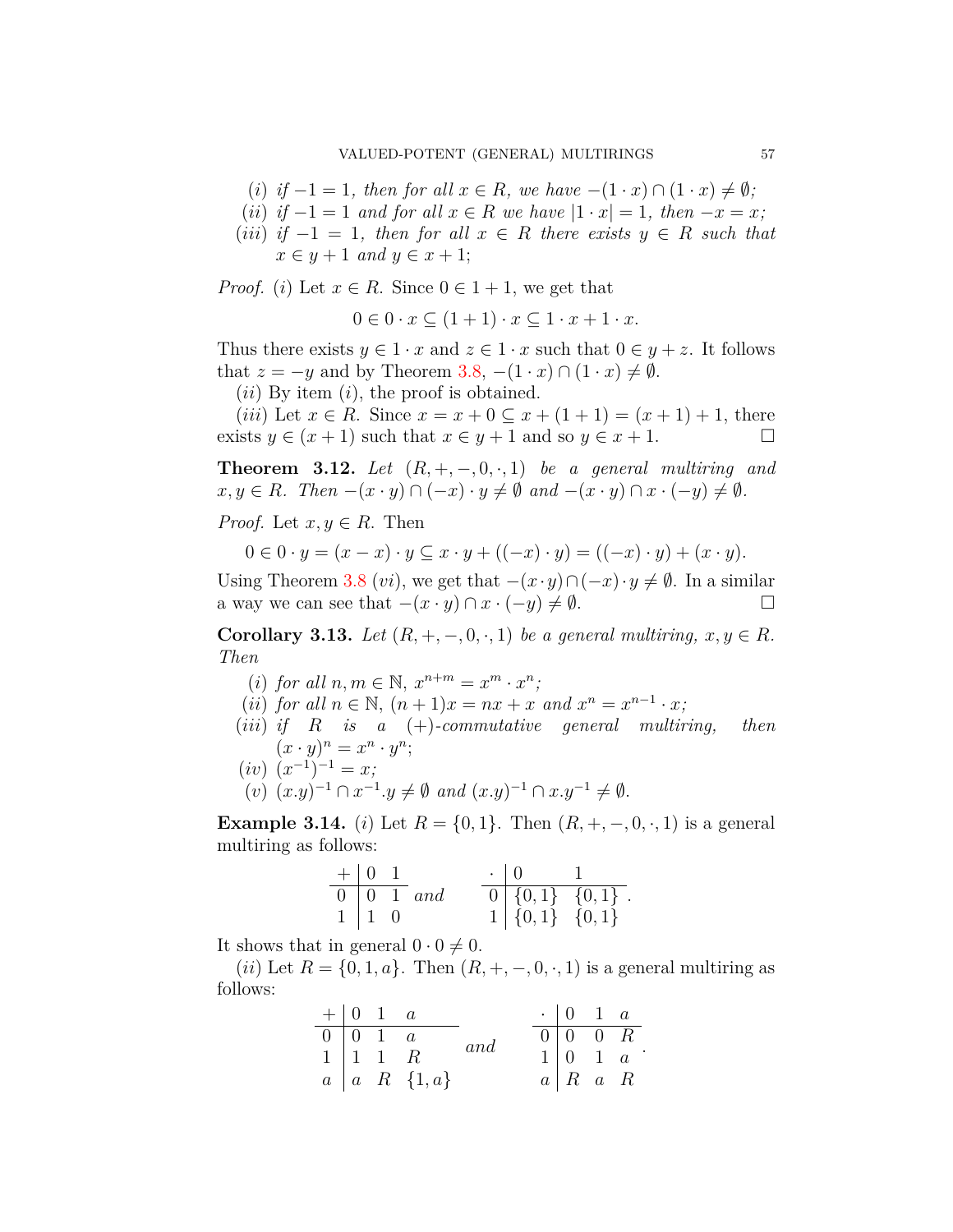Clearly  $-a = \{1\} \neq R = a \cdot a = (-1) \cdot a$ . It shows that in general  $-x \neq (-1) \cdot x$ , where  $x, y \in R$ .

**Theorem 3.15.** *Let*  $(R, +, -, 0, \cdot, 1)$  *be a general multiring.* 

- $(i)$  *For all*  $a, b \in R$ *, we have*  $(a \cdot b) \cap (a \cdot b (a \cdot 0)) \neq \emptyset$ *.*
- (*ii*) If there exists  $0 \neq a \in R$ , in such a way that  $0 \cdot a = 0$ , then  $0 \cdot 0 = 0.$
- (*iii*) If there exists  $0 \neq a \in R$ , in such a way that  $a \cdot 0 = R$ , then for  $all \ r \in R$ *, there exists*  $x, y \in a \cdot a$  *such that*  $r \in x - y$ .

*Proof.* (*i*) Let  $a, b \in R$ .  $a \cdot b = a \cdot (b+0) \subseteq a \cdot b + a \cdot 0$ . Now by Theorem [3.8](#page-6-1), we have  $(a \cdot b) \cap (a \cdot b - (a \cdot 0)) \neq \emptyset$ .

(*ii*) For all  $a \in R$ , By Theorem [3.7](#page-6-0), we have  $0 \in a − a$ . If there exists  $0 \neq a \in R$  in such a way that  $0 \cdot a = 0$ , then

$$
0 \cdot 0 \subseteq 0 \cdot (a - a) \subseteq 0 \cdot a - 0 \cdot a \subseteq 0 - 0 = 0.
$$

It concludes that  $0 \cdot 0 = 0$ .

(*iii*) Since exists  $0 \neq a \in R$ , in such a way that  $a \cdot 0 = R$ , for all  $r \in R$  we get that  $r \in a \cdot 0 \subseteq a \cdot (a - a) \subseteq a \cdot a - a \cdot a$ . It follows that there exists  $x, y \in a \cdot a$  such that  $r \in x - y$ .

In the following, we construct commutative general multirings on every non-empty finite sets. Indeed, show that for any  $4 \leq \zeta \in \mathbb{N}$ , there exists a general multiring  $(R, +, -, 0, \cdot, 1)$  of order  $\zeta$ .

<span id="page-9-0"></span>**Example 3.16.** (*i*) Let  $R = \{a_0, a_1, \ldots, a_n\}$  and  $4 \leq |R| \leq n$ . Fixed  $a_0 = 0 \in R$  and  $C_3 = \{a_1, a_2, a_3\} \subseteq R$ . Now for all  $a_i, a_j \in R$ , we define a hyperoperation  $"+'"$  on  $R$  as follows:

$$
a_i + a_j = \begin{cases} R \setminus C_3 & i = j \neq 0, \\ R \setminus (C_3 \cup \{0\}) & i \neq j \geq 4, \\ C_3 \setminus \{a_i, a_j\} & 1 \leq i \neq j \leq 3, \\ a_i & 1 \leq i \leq 3 \text{ and } j \geq 4 \end{cases}
$$

where for all  $a_i, a_j \in R$ ,  $a_i + a_j = a_j + a_i$  and  $a_i + 0 = \{a_i\}$ . By a manipulation it is easy to verify that  $(R, +, -, 0)$  is a commutative multigroup. Now for all  $a_i, a_j \in R$ , we define a hyperoperation " $\cdot$ " on *R* as follows:

$$
a_i \cdot a_j = \begin{cases} 0 & i = 0, \\ a_j & i = 1, \\ a_i & i = j \neq n, \\ a_4 & i = k, j \geq k+1, 2 \leq k, \\ \{a_4, a_n\} & i = j = n, \end{cases} \text{ and for all } 0 \leq i \neq j,
$$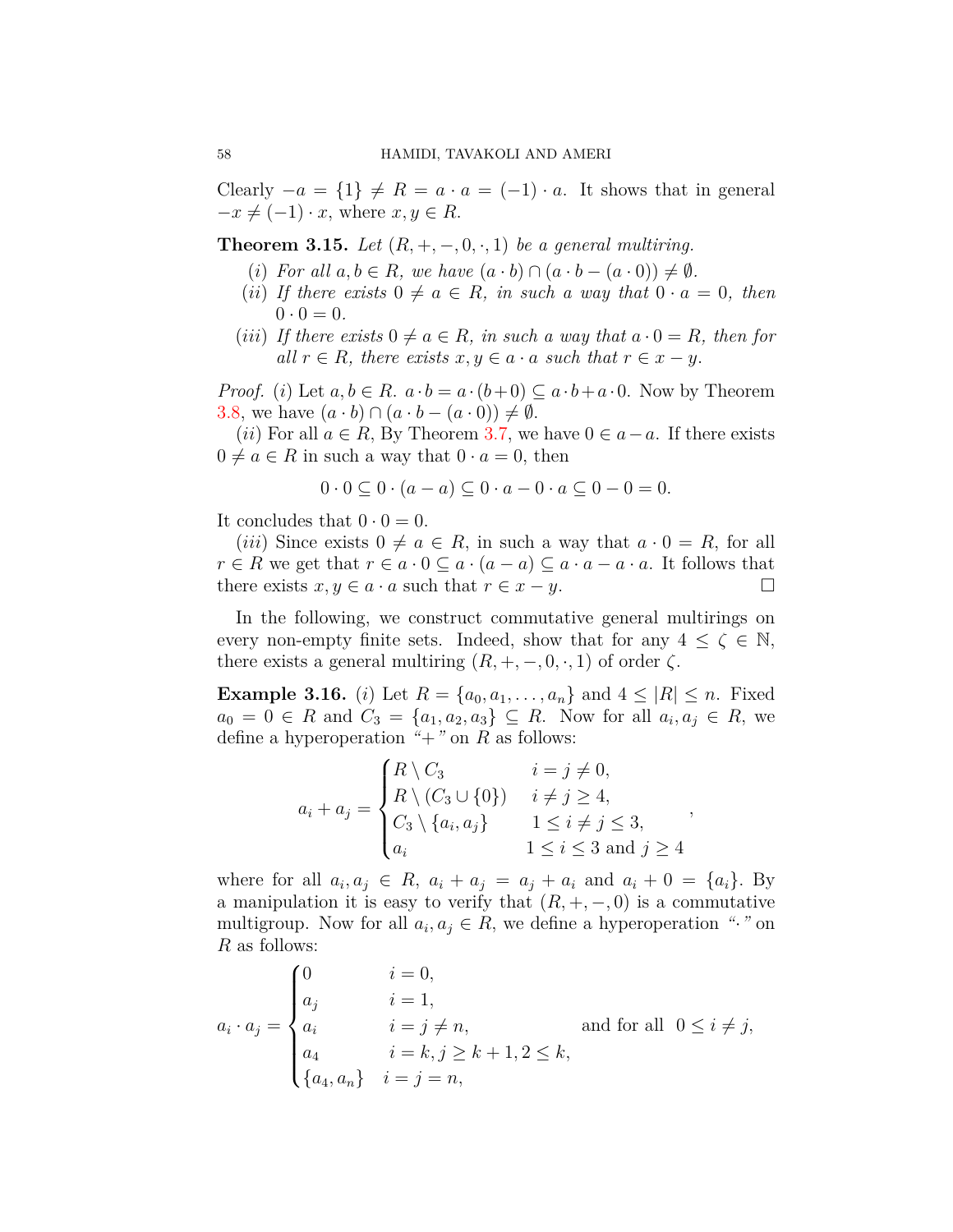$a_i \cdot a_j = a_j \cdot a_i$ . Some modifications and computations show that  $(R, +, -, 0, \cdot, 1)$  is a commutative general multiring. Since

$$
a_2 \cdot (a_1 + a_1) = a_2 \cdot (R \setminus C_3) = \{0, a_4\}
$$

and  $a_2 \cdot a_1 + a_2 \cdot a_1 = R \setminus C_3$ , we get that  $a_2 \cdot (a_1 + a_1) \subset a_2 \cdot a_1 + a_2 \cdot a_1$ and conclude that  $(R, +, -, 0, \cdot, 1)$  is not a general hyperring.

(*ii*) Let  $R = \{a_0, a_1, \ldots, a_n\}$  and  $4 \leq |R|$ . Fixed  $a_0 = 0 \in R$  and  $C_3 = \{a_1, a_2, a_3\} \subseteq R$ . Now for all  $a_i, a_j \in R$ , we define a hyperoperation  $f'' + f''$  on R in similar to item (*i*), and a hyperoperation  $f'' \circ f''$  on R as follows:

$$
a_i \cdot a_j = \begin{cases} 0 & i = 0, \\ a_j & i = 1, \\ a_i & i = j, \\ a_4 & i = k, j \ge k+1, 2 \le k, \end{cases}
$$
 and for all  $0 \le i \ne j$ ,

 $a_i \cdot a_j = a_j \cdot a_i$ . Some modifications and computations show that  $(R, +, -, 0, \cdot, 1)$  is a commutative general multiring. Since

$$
a_2 \cdot (a_1 + a_1) = a_2 \cdot (R \setminus C_3) = \{0, a_4\}
$$

and  $a_2 \cdot a_1 + a_2 \cdot a_1 = R \setminus C_3$ , we get that  $a_2 \cdot (a_1 + a_1) \subset a_2 \cdot a_1 + a_2 \cdot a_1$ and conclude that  $(R, +, -, 0, \cdot, 1)$  is not a general hyperring.

3.1. (*m, n*)**-Potent general multirings.** In this subsection, we applied the concept of general multirings and presented a special class of general multirings as  $(m, n)$ -potent general multiring, where  $m, n \geq 2$ . It is shown that every Boolean general multiring is a  $(+)$ -commutative general multiring, while it is not a commutative general multiring.

**Definition 3.17.** Let  $(R, +, -, 0, \cdot, 1)$  be a general multiring and  $m, n \geq 2$ . Then *R* is said to be an  $(m, n)$ -potent general multiring, if for all  $x \in R$ , we have  $0 \in mx$  and  $x \in x^n$ . If  $m = n = 2$ , we will call  $(R, +, -, 0, \cdot, 1)$  is a Boolean general multiring.

**Example 3.18.** (*i*) Let  $R = \{0, a, 1\}$ . Then  $(R, +, -, 0, \cdot, 1)$  is a Boolean general multiring as follows:

| $+$ 0 1 |                                                                                                           |  | $\cdot$ 0 1 a |                                                                                |
|---------|-----------------------------------------------------------------------------------------------------------|--|---------------|--------------------------------------------------------------------------------|
|         |                                                                                                           |  |               |                                                                                |
|         |                                                                                                           |  |               |                                                                                |
|         | $\begin{tabular}{c cc} 0 & 0 & 1 & & a \\ 1 & 1 & R & & \{1,a\} & and \\ a & \{1,a\} & R & \end{tabular}$ |  |               | $\begin{bmatrix} 1 & 0 & 1 & a \\ 0 & 1 & a \\ 0 & a & \{1, a\} \end{bmatrix}$ |

Since  $a \cdot (a+1) = \{1, a\} \subseteq a \cdot a + a \cdot 1 = R$ , we get that it is not a general hyperring.

*.*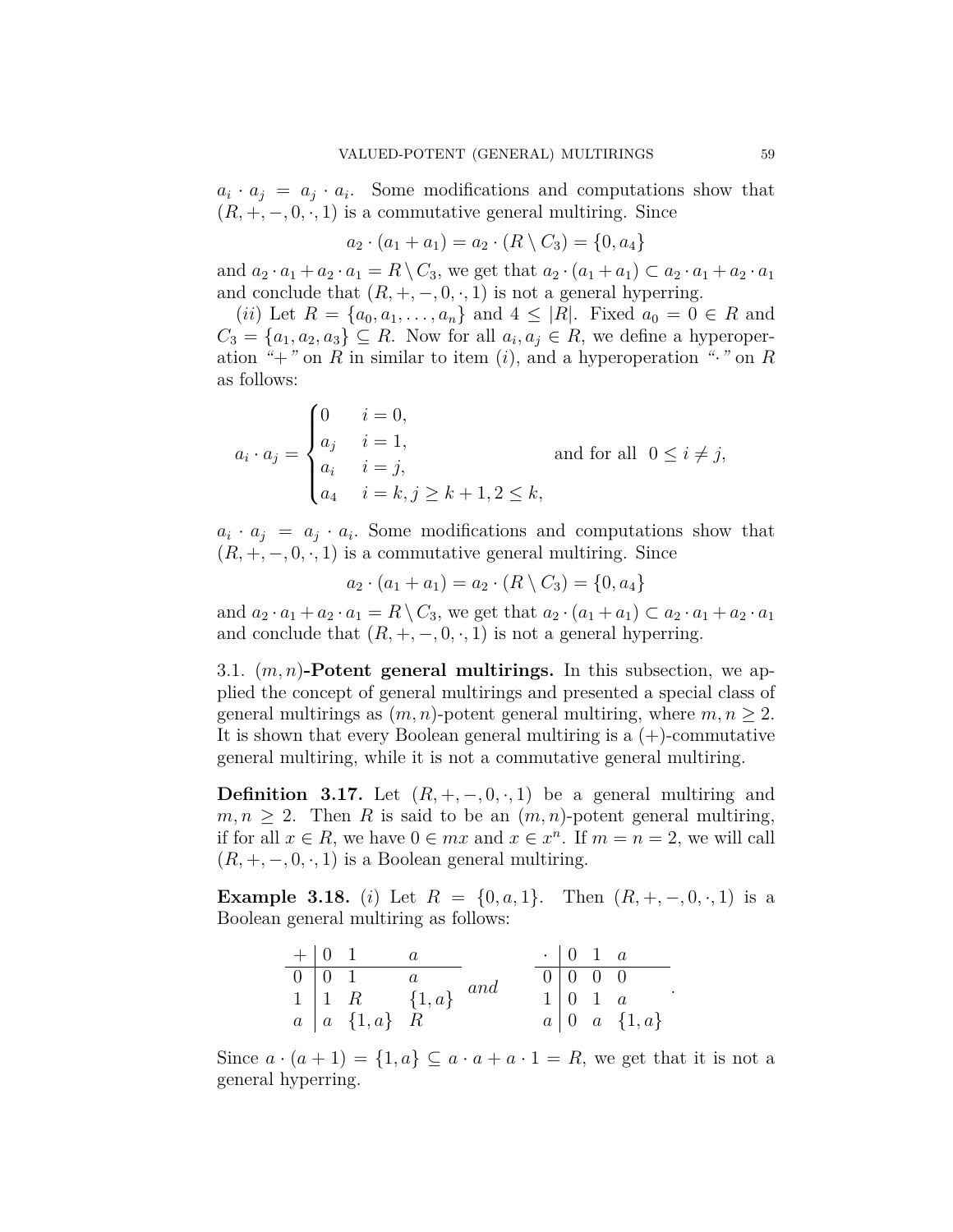$(iii)$  Let  $R = \{0, a, 1\}$ . Then  $(R, +, -, 0, \cdot, 1)$  is a  $(3, 2)$ -potent general multiring as follows:

|  | $+ \begin{vmatrix} 0 & a & 1 \end{vmatrix}$ |     |  | $\cdot$   0 $\alpha$   1                        |                                                                                          |
|--|---------------------------------------------|-----|--|-------------------------------------------------|------------------------------------------------------------------------------------------|
|  | $\overline{0}$   0 $a$ 1                    | and |  | $\boxed{0}$ $\boxed{0}$ $\boxed{0}$ $\boxed{0}$ |                                                                                          |
|  | $a \mid a \in \{1,a\}$ R                    |     |  |                                                 |                                                                                          |
|  | $1   1 R \t{1, a}$                          |     |  |                                                 | $\begin{array}{c cc} a & 0 & \{1,a\} & \{1,a\} \\ 1 & 0 & \{1,a\} & \{1,a\} \end{array}$ |

Since  $0 \notin a + a$ , we get  $(R, +, -, 0, \cdot, 1)$  is not a Boolean general multiring.

**Theorem 3.19.** *Let*  $(R, +, -, 0, \cdot, 1)$  *be an*  $(m, n)$ *-potent general multiring, where*  $m, n \in \mathbb{N}$  *and*  $x \in R$ *. Then* 

- (*i*) *for all*  $k \in \mathbb{N}$ *, we have*  $x \in x^{k(n-1)+1}$ *;*
- $(ii)$   $x \in (m+1)x \cap x^{n}$ ;
- $(iii)$  0  $\in$   $mx \cap 2mx$ ;
- $(iv)$  0  $\in mx^n$ ;
- $(v)$   $x \in (m+1)x^n$ .

*Proof.* (*i*) Let  $x \in R$ . Then

 $x \in x^n = x^{n-1} \cdot x \subseteq x^{n-1} \cdot x^n = x^{2n-1} = x^{2n-2} \cdot x \subseteq x^{2n-2} \cdot x^n = x^{3n-2}.$ 

So by induction, we get that for all  $k \geq 1, x \in \mathbb{R}^{k(n-1)+1}$ .

(*ii*) Since *R* is an  $(m, n)$ -potent general multiring, for all  $x \in R$ we get that  $x \in x^n$  and  $0 \in mx$ . So by Corollary [3.13](#page-8-0), we have  $x \in x + 0 \subseteq x + mx = (m + 1)x \cap x^n$ .

(*iii*) Since for all  $x \in R, mx \subseteq mx$  and  $0 \in mx$ , we have  $0 + mx \subseteq mx + mx = 2mx$  and so  $0 \in mx \cap 2mx$ .

 $(iv)$ ,  $(v)$  For all  $x \in R$ , we have  $0 \in mx \subseteq mx^n$ . So  $x \in (m+1)x^n$ .  $\Box$ 

**Corollary 3.20.** *Let*  $(R, +, -, 0, \cdot, 1)$  *be an*  $(m, n)$ *-potent general multiring, where*  $m, n \in \mathbb{N}$ *. Then for all*  $k \in \mathbb{N}$ *, R is an*  $(km, (n-1)k+1)$ *potent general multiring.*

**Theorem 3.21.** Let  $(R, +, -, 0, \cdot, 1)$  be an  $(m, n)$ -potent general mul*tiring, where*  $m, n \in \mathbb{N}$  *and*  $x \in R$ *. Then* 

(i) 
$$
R = \bigcup_{x \in R} x^n
$$
.  
(ii)  $R = \bigcup_{x \in R} (m+1)x$ .

*Proof.* It is straightforward. □

**Theorem 3.22.** *Let*  $(R, +, -, 0, \cdot, 1)$  *be a Boolean general multiring.* 

- (*i*) For all  $x \in R$ , we have  $-x = x$ .
- (*ii*) *R is a* (+)*-commutative general multiring.*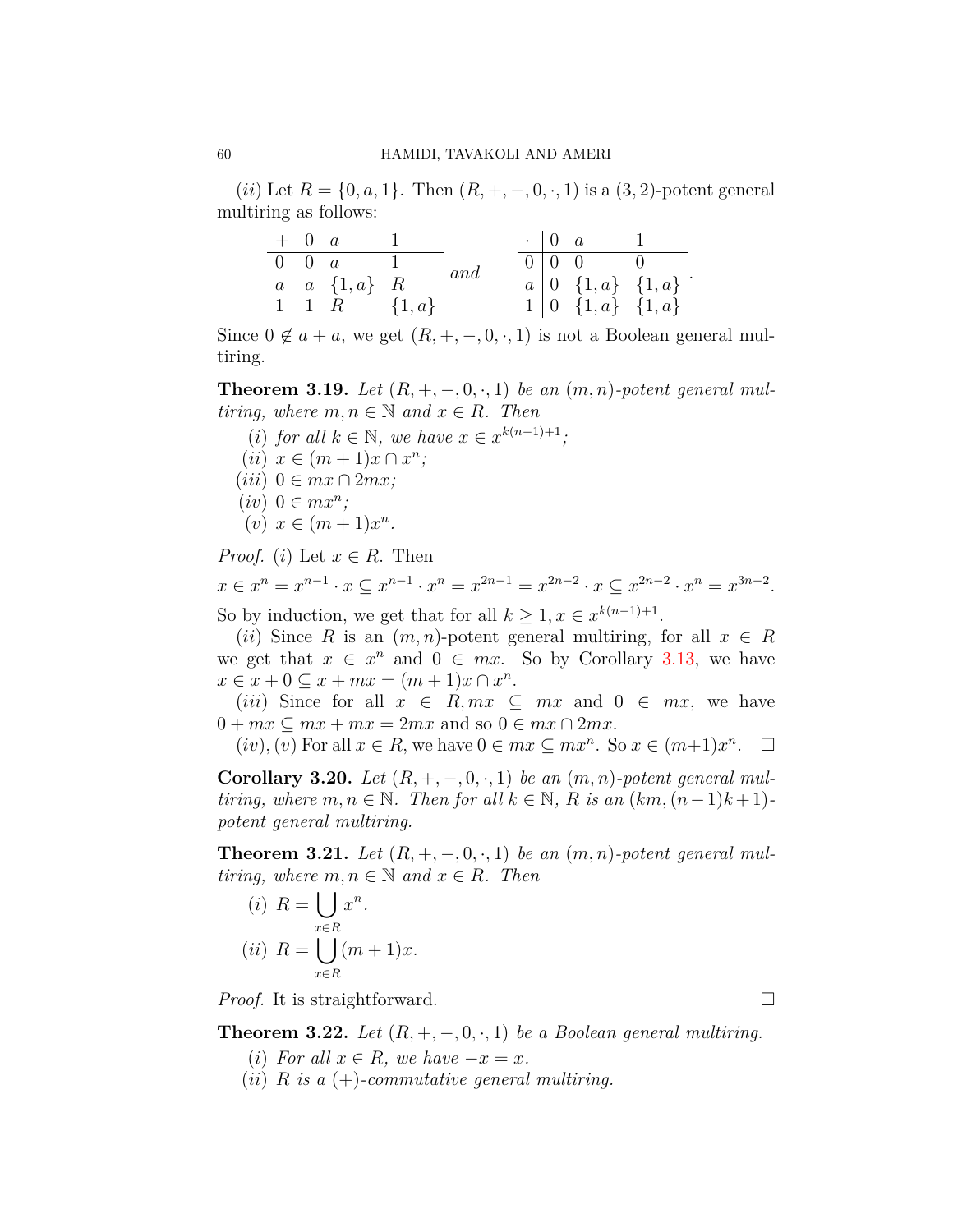*Proof.* (*i*) Let  $x \in R$ . Since  $0 \in x + x$ , by Theorem [3.5](#page-5-0) (*ii*), we get that *−x* = *x*.

 $(iii)$  Let  $x, y \in R$ . If  $z \in x+y$ , then by the item  $(i), y \in -x+z=x+z$ . It follows that  $x \in y - z = y + z$  and so  $z \in -y + x = y + x$ . Thus  $x + y \subseteq y + x$  and so  $x + y = y + x$ .

**Example 3.23.** Let  $R = \{0, 1, a, b\}$ . Then  $(R, +, -, 0, \cdot, 1)$  is a Boolean general multiring, while it is a (*·*)-non-commutative general multiring as follows:

|  | $+ 0 1 a b$                                        |  |  |                                                   |  |
|--|----------------------------------------------------|--|--|---------------------------------------------------|--|
|  | $\begin{array}{ccc} 0 & 0 & 1 & a & b \end{array}$ |  |  | $\begin{array}{cccc} 0 & 0 & 0 & 0 \end{array}$ 0 |  |
|  | $1 \mid 1 \ R$ $\{1,a\} \ \{b,1\}$ and             |  |  | $1 \vert 0 \, 1 \, a \qquad b$                    |  |
|  | $a \mid a \{1,a\}$ R $\{b,a\}$                     |  |  | $a \mid 0$ a a a                                  |  |
|  | $b \mid b \{b,1\} \{b,a\} \mid R$                  |  |  | $b \mid 0 \quad b \quad \{a,b\} \quad \{a,b\}$    |  |

This example shows that Boolean general multirings are not necessarily, commutative general multirings.

In the following, we present some examples for constructing (*m, n*) potent general multirings and for any prime  $p$  and  $k \in \mathbb{N}$ , show that there exists at least a general multiring *R* in such a way that  $|R| \in \{p+1, p^k+1\}.$ 

<span id="page-12-0"></span>**Example 3.24.** (*i*) Let *p* be a prime and  $R = \mathbb{Z}_p \cup \{\sqrt{p}\}\$ . Define hyperoperations  $H + \sqrt{p}$  and  $H + \sqrt{p}$  on *R* as follows:

$$
x +_{\sqrt{p}} y = y +_{\sqrt{p}} x = \begin{cases} \{\overline{0}, \sqrt{p}\} & x = -y \text{ or } x = y = \sqrt{p}, \\ x + y & x, y \in \mathbb{Z}_p, x \neq -y \\ y & (x = \sqrt{p} \text{ and } y \notin \{\overline{0}, \sqrt{p}\}) \text{ or } x = \overline{0} \end{cases}
$$

and

$$
x \cdot_{\sqrt{p}} y = y \cdot_{\sqrt{p}} x = \begin{cases} x.y & x, y \in \mathbb{Z}_p, \\ \sqrt{p} & x \in \mathbb{Z}_p \setminus \{0\}, y = \sqrt{p}, \\ \overline{0} & x = \overline{0}, y = \sqrt{p}, \\ \{\overline{0}, \sqrt{p}\} & x = y = \sqrt{p} \end{cases}.
$$

Some modifications and computations show that  $(R, +\sqrt{p}, -\sqrt{p}, \overline{0}, \cdot\sqrt{p}, \overline{1})$ is a  $(p, p)$ -potent general multiring. Since for all  $x \neq -y$ ,  $\sqrt{p} \cdot \sqrt{p} \cdot (\sqrt{p})(x + \sqrt{p})$  $(y, y) = \sqrt{p} \subseteq \{0, \sqrt{p}\} = \sqrt{p} \cdot \sqrt{p} x + \sqrt{p} \sqrt{p} \cdot \sqrt{p} y$ , we get that  $(R, +, -, 0, \cdot, 1)$ is not a general hyperring.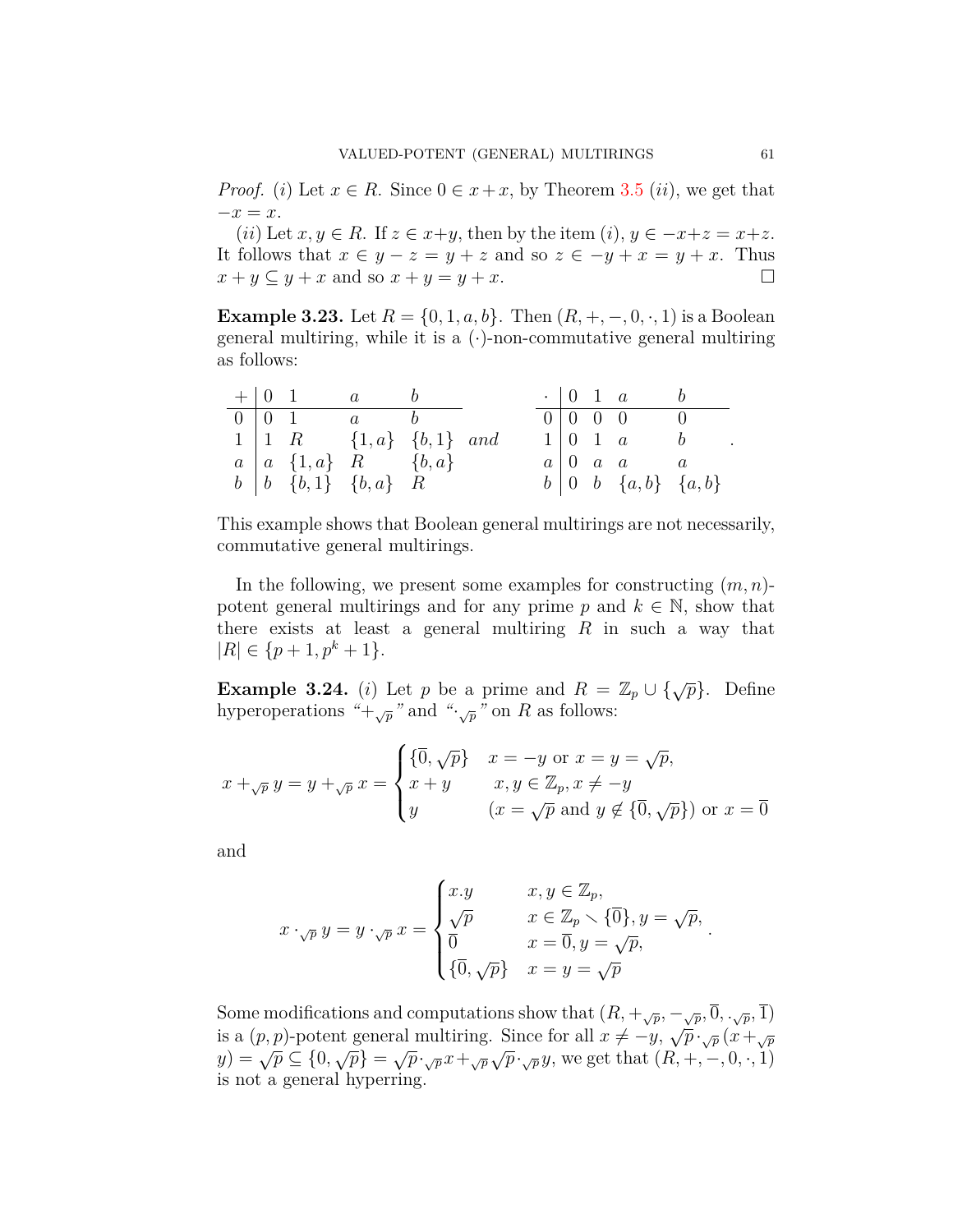(*ii*) Let *p* be a prime,  $k \in \mathbb{N}$  and  $R = \mathbb{Z}_{p^k} \cup {\{\sqrt{p}\}}$ . Define hyperoperations " $+\sqrt{p}$ " and " $\sqrt{p}$ " on *R* as follows:

$$
x +_{\sqrt{p}} y = y +_{\sqrt{p}} x = \begin{cases} \{\overline{0}, \sqrt{p}\} & x = -y \text{ or } x = y = \sqrt{p}, \\ x + y & x, y \in \mathbb{Z}_{p^k}, x \neq -y, \\ y & x = \overline{0} \text{ or } (x = \sqrt{p} \text{ and } y \notin \{\overline{0}, \sqrt{p}\}) \end{cases}
$$

and

$$
x \cdot_{\sqrt{p}} y = y \cdot_{\sqrt{p}} x = \begin{cases} x \cdot y & x, y \in \mathbb{Z}_{p^k}, \\ \sqrt{p} & x \in \mathbb{Z}_{p^k} \smallsetminus \{mp\}, y = \sqrt{p}(m \in \mathbb{N}), \\ \overline{0} & x = mp, y = \sqrt{p}(m \in \mathbb{N}), \\ \{\overline{0}, \sqrt{p}\} & x = y = \sqrt{p} \end{cases}.
$$

Some modifications and computations show that  $(R, +\sqrt{p}, -\sqrt{p}, \overline{0}, \cdot\sqrt{p}, \overline{1})$ is a general multiring.

# 4. **Hyperideals on general multirings**

In this section, introduce a concept of general submultirings and (maximal-prime)hyperideals and find some equivalent conditions for hyperideals in general multirings.

**Definition 4.1.** Let  $(R, +, -, 0, \cdot, 1)$  be a general multiring and  $\emptyset$  ≠ *I* ⊆ *R*. We say

- (*i*) *I* is a general submultiring of *R*, if  $(I, +, -, 0, \cdot, 1)$  is a general multiring;
- (*ii*) *I* is a hyperideal of *R*, if  $I I = I$  and  $(R \cdot I \cup I \cdot R) \subseteq I$ .

We will denote the set of all hyperideals of general multiring *R* by  $\mathcal{H}I(R)$ .

**Theorem 4.2.** *Let*  $(R, +, -, 0, \cdot, 1)$  *be a general multiring and I be a hyperideal of R. Then*

- $(i)$  0  $\in$  *I*.
- $(ii)$  *if*  $1 \in I$ *, then*  $I = R$ *.*
- (*iii*) *for all*  $r \in R$ ,  $x \in I$  *and*  $n \in \mathbb{N}$ , we have  $n(r \cdot x) \subseteq I$ ;
- $(iv)$  *if*  $x \in I$ *, then*  $-x \in I$ *.*

*Proof.* (*i*) By definition, for all  $x \in I$ , we have  $0 \in 0 \cdot x \subseteq I$ .

(*ii*) For all  $x \in R$ , since  $1 \in I$  and *I* is a hyperideal of *R*, we get that  $x \in 1 \cdot x \subseteq I$ . Thus  $R = I$ .

 $(iii)$ ,  $(iv)$  It is obtained by definition.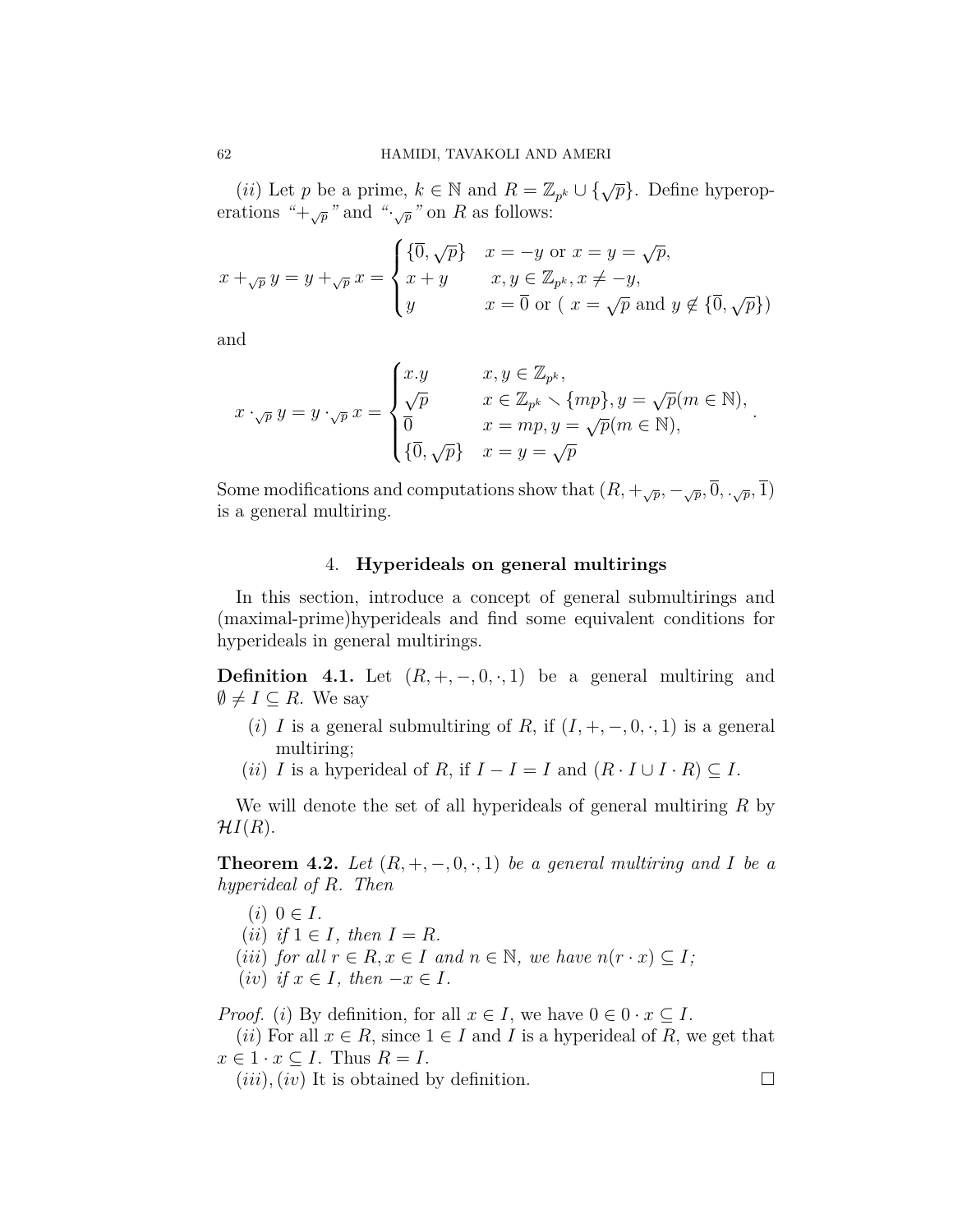**Theorem 4.3.** Let  $(R, +, -, 0, \cdot, 1)$  be a general multiring and  $\emptyset \neq I \subseteq R$ . Then *I* is a hyperideal of *R* if and only if satisfies in *the following conditions:*

- (*i*) *for all*  $x, y \in I, x y \subseteq I$ ;
- $(iii)$  *for all*  $r \in R$  *and*  $x \in I$ *, we have*  $(r \cdot x) \cup (x \cdot r) \subseteq I$ *.*

*Proof.* It is obvious. □

**Theorem 4.4.** Let  $(R, +, -, 0, \cdot, 1)$  be a general multiring and  $\emptyset \neq I \subseteq R$ *. Then I is a general submultiring of R if and only if satisfies in the following conditions:*

 $(i)$  1  $\in$  *I*;  $(iii)$  *for all*  $x, y \in I, x - y \subseteq I;$  $(iii)$  *for all*  $x, y \in I, x \cdot y \subset I$ .

*Proof.* The proof is obtained by definition. □

<span id="page-14-0"></span>**Example 4.5.** (*i*) Consider the general multiring which is defined in Example [3.3](#page-4-0) (*ii*). If  $I = \{0\}$ ,  $J = \{0, a\}$  and  $K = \{0, b\}$ , then *I, J, K, R* ∈  $\mathcal{H}I(R)$ , while  $M = \{0, 1, b\}$  is not a hyperideal of *R*.

(*ii*) Let  $R = \{0, 1, a, b\}$ . Then  $(R, +, -, 0, \cdot, 1)$  is a general multiring as follows.

|  | $+ 0 1 a b$                              |  | $\cdot$   0 1 a b               |  |                                           |
|--|------------------------------------------|--|---------------------------------|--|-------------------------------------------|
|  | $0 \mid 0 \quad 1$ a b                   |  | $0 \mid 0 \mid 0 \mid 0 \mid 0$ |  |                                           |
|  | $1 \mid 1 \ R$ $\{1, a\}$ $\{1, b\}$ and |  |                                 |  | $1 \vert 0 \; 1 \; a \; b$                |
|  | $a \mid a \{1,a\}$ R $\{a,b\}$           |  |                                 |  | $a \mid 0$ a a a                          |
|  | $b \mid b \in \{1,b\}$ $\{a,b\}$ R       |  |                                 |  | $b \mid 0 \quad b \quad a \quad \{a, b\}$ |

Then  $\mathcal{H}I(R) = \{I = \{0\}, J = R\}.$ 

**Definition 4.6.** Let R be a general multiring and  $M \neq R$  be an arbitrary hyperideal of *R*.

- (*i*) *M* is called a maximal hyperideal of *R*, if the only hyperideals containing *M* are *M* and *R*;
- (*ii*) *M* is called a prime hyperideal of *R*, if for all  $a, b \in R$ ,  $a \cdot b \subseteq M$ implies that  $a \in M$  or  $b \in M$ .

We will denote the set of all maximal hyperideals of  $R$  by  $\mathcal{M}x(R)$ and the set of all prime hyperideals of *R* by  $\mathcal{P}r(R)$ .

**Example 4.7.** (*i*) Let  $(R, +, -, 0, \cdot, 1)$  be a general multiring in Theorem [3.16.](#page-9-0) Then

$$
\mathcal{H}I(R) = \{\{0\}, I = \{0, a_4, a_5, \dots a_n\}, J = \{0, a_2, a_4, a_5, \dots a_n\},
$$
  

$$
K = \{0, a_3, a_4, a_5, \dots a_n\}, R\}.
$$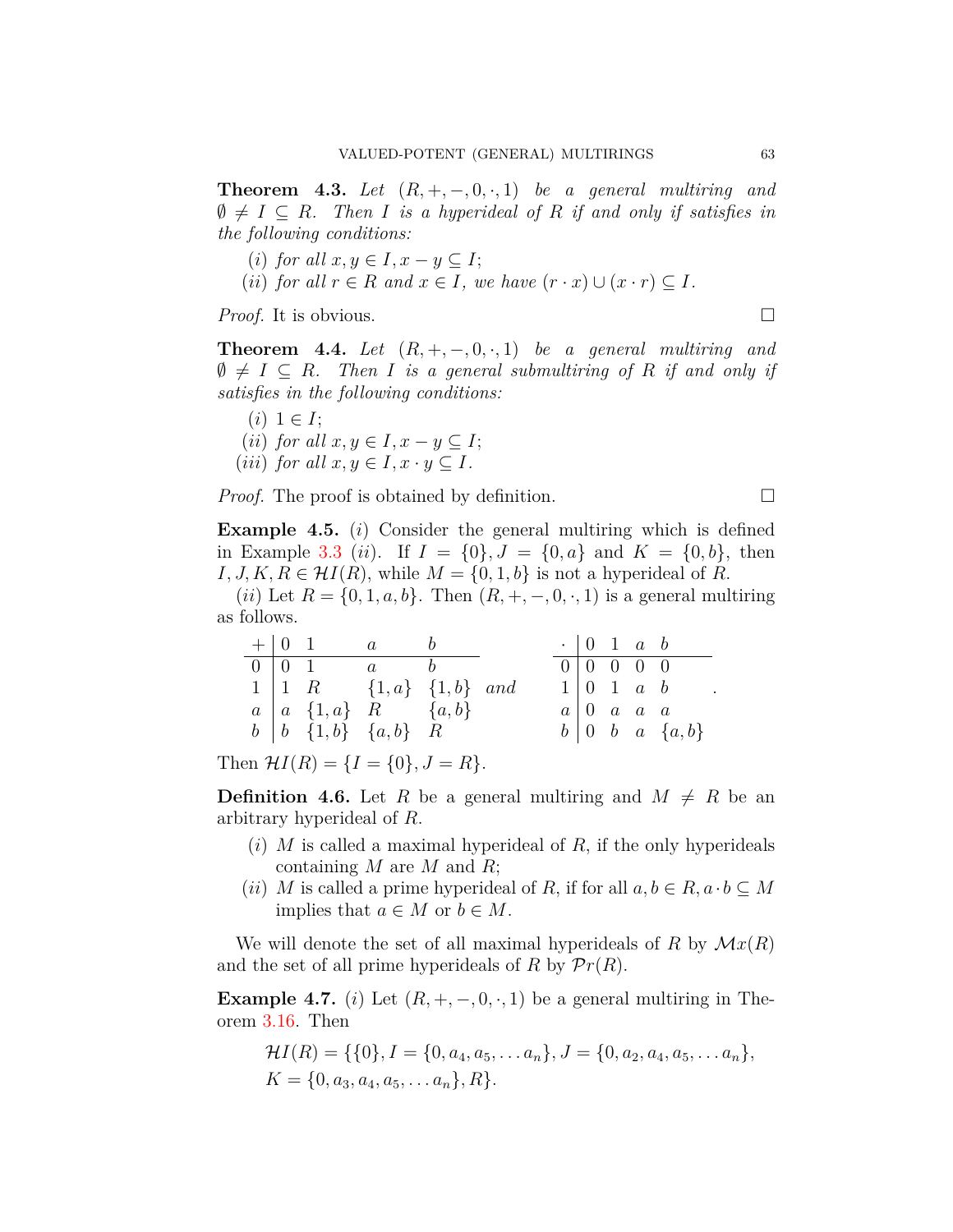Clearly  $\mathcal{M}x(R) = \{J, K\}$ . Since  $a_2 \cdot a_3 = a_4 \subseteq I$ , while  $a_2 \notin I$  and  $a_3 \notin I$ , we get that  $I \notin \mathcal{P}r(R)$ .

(*ii*) Consider the general multiring in Example [4.5](#page-14-0) (*i*). Clearly  $\mathcal{M}x(R) = \{\{0, a\}, \{0, b\}\} = \mathcal{P}r(R).$ 

(*iii*) Consider the general multiring in Example [3.24](#page-12-0). Clearly  $I = {\overline{0}} \in \mathcal{P}_r(R)$ , while  $I \notin \mathcal{M}_x(R)$ . Thus  $\mathcal{P}_r(R) \nsubseteq \mathcal{M}_x(R)$ .

**Theorem 4.8.** *Let p be a prime and*  $R = \mathbb{Z}_p \cup \{\sqrt{p}\}\$ . *Then in general multiring*  $(R, +\sqrt{p}, -, 0, \cdot\sqrt{p}, 1)$ *, we have* 

- $(i)$   $\mathcal{H}I(R) = \{R, \{\overline{0}\}, \{\overline{0}, \sqrt{p}\}\};$
- (*ii*)  $M = {\overline{0}, \sqrt{p}}$  *is the only maximal hyperideal of R.*

*Proof.* We prove only (*i*) and the item (*ii*) is immediate. Let  $I \in \mathcal{H}I(R) \setminus {\{\overline{0}\},R\}}$ . Since  $\emptyset \neq I$  is a hyperideal of *R*, there exists *a*  $\in$  *I* and so  $\{a, 2a, 3a, \ldots, (p-1)a, \overline{0}\} \subseteq I$ . In addition, for all  $r \neq \sqrt{p}$ we have  $r.\{a, 2a, 3a, \ldots, (p-1)a, \overline{0}\}$  ⊆  $\{a, 2a, 3a, \ldots, (p-1)a, \overline{0}\}$ . Also for  $r = \sqrt{p}$ , we have  $r.\{a, 2a, 3a, \ldots, (p-1)a, \overline{0}\} \subseteq {\sqrt{p}, \overline{0}}$ . Thus  $I = \{\sqrt{p}, 0\}.$  $\sqrt{p}$ , we have  $\cdot \cdot \cdot$  (a, 2a, 3a, ..., (p  $\cdot \cdot \cdot$  1)a,  $\cdot \cdot \cdot$   $\cdot \cdot \cdot$  =  $\cdot \cdot \cdot \cdot \cdot \cdot \cdot$  1 mas

<span id="page-15-0"></span>**Theorem 4.9.** *Let p be a prime,*  $k \in \mathbb{N}$  *and*  $R = \mathbb{Z}_{p^k} \cup \{\sqrt{p}\}$ *. Then in the general multiring*  $(R, +\sqrt{p}, -\sqrt{p}, 1)$ *, we have* 

- (*i*) *if I be a nontrivial hyperideal of R, then*  $\sqrt{p} \in I$ *;*
- $(iii)$  *for all*  $1 \leq m \leq p^{k-1}$ ,

 $I_p^{(m)} = \{m\overline{p}, 2m\overline{p}, \ldots, tm\overline{p}, \sqrt{p} \mid t \in \mathbb{N} \text{ is the smallest s.t } tm \stackrel{p^{k-1}}{\equiv} 0 \}$ *is a hyperideal of R;*

 $(iii)$  *for all*  $1 \le m \le p^{k-1}$ , *we have*  $|I_p^{(m)}| = 1 + p$ *p k−*1  $gcd(m, p^{k-1})$ *;* (iv) for all  $1 \leq m, m' \leq p^{k-1}, I_p^{(m)} = I_p^{(m')}$  if and only if  $gcd(p^{k-1}, m)$  $=$  gcd( $p^{k-1}, m'$ ).

*Proof.* (*i*) Let  $\overline{0} \neq x \in I$ . Since *I* is a hyperideal of *R* and  $\sqrt{p} \in R$ , we get that  $\sqrt{p} \cdot x \subseteq I$ . On other hand for all  $x \in I$ ,  $\sqrt{p} \cdot x = \overline{0}$ ,  $\sqrt{p}$  or  $\{\overline{0}, \sqrt{p}\}$ . If  $\sqrt{p} \cdot x = \overline{0}$ , then by definition there exists  $m \in \mathbb{N}$  such that  $x = mp$ . Hence there is  $n \in \mathbb{N}$  such that  ${\overline{0}, \sqrt{p}} = nx \subseteq I$  and in any case  $\sqrt{p} \in I$ .

 $(i)$  Let  $1 \leq m \leq p^{k-1}$  and  $x, y \in I_p^{(m)} \setminus {\{\sqrt{p}\}}$ . Then there exists  $1 \leq k_1, k_2 \leq t \in \mathbb{N}$  such that  $x + y = (k_1 + k_2)(m\overline{p}) \subseteq I_p^{(m)}$ , because of  $\overline{0} \leq (k_1 + k_2)(m\overline{p}) \leq \overline{p^{k-1}}$ . In addition for all  $\overline{x} \in I_p^{(m)}$ ,  $\sqrt{p} + \overline{x} = {\overline{x}} \subseteq I_p^{(m)}$  and  $\sqrt{p} + \sqrt{p} = {\overline{0}}, \sqrt{p} \subseteq I_p^{(m)}$ , imply that for all  $x, y \in I_p^{(m)}, x+y \subseteq I_p^{(m)}$ . Also for all  $r \in R \setminus {\sqrt{p}}$  and  $x \in I_p^{(m)} \setminus {\sqrt{p}}$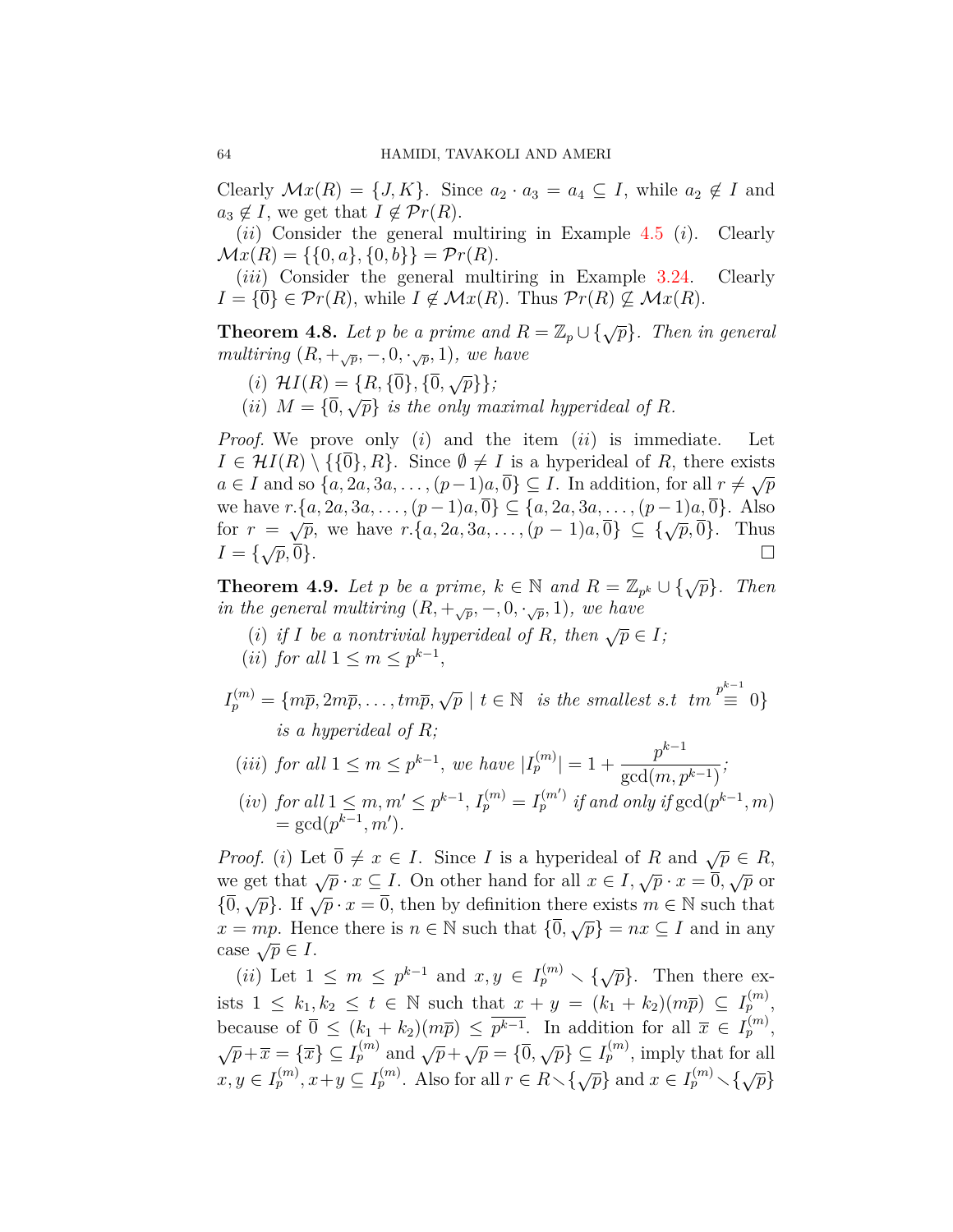there exists  $1 \leq k \leq t \in \mathbb{N}$  such that  $r \cdot x = rk(m\overline{p}) \subseteq I_p^{(m)}$ , because of  $\overline{0} \leq (rkm)\overline{p} \leq p^{k-1}$ . On the other hand,  $\sqrt{p} \cdot \overline{x} \subseteq {\overline{0}, \sqrt{p}}$ , imply that for all  $r \in R$  and  $x \in I_p^{(m)}$ , we have  $r \cdot x \subseteq I_p^{(m)}$ . (*iii*) Let  $1 \le m \le p^{k-1}$ . Using item (*i*),  $\sqrt{p} \in I_p^m$ , so

$$
|I_p^m| = 1 + |\{t \in \mathbb{N} \mid t \text{ is the smallest s.t } tm \equiv 0 \pmod{p^{k-1}}\}| = q.
$$

Suppose  $t \in \mathbb{Z}$  is the smallest such that  $tm \equiv 0 \pmod{p^{k-1}}$ . Thus  $p^{k-1}$  | *tm*. If  $gcd(p^{k-1}, m) = 1$ , then  $p^{k-1}$  | *t* and because *t* is the smallest, we obtain that  $t = p^{k-1}$ . But for  $gcd(p^{k-1}, m) = d \neq 1$ , have *p k−*1 *d*  $|t|$ . Since  $p^{k-1}m \equiv 0 \pmod{p^{k-1}}$  and  $t \in \mathbb{N}$  is the smallest such that  $tm \equiv 0 \pmod{p^{k-1}}$ , we get that  $\frac{p^{k-1}}{p^k}$  $gcd(m, p^{k-1})$  $=$   $t$ .  $(iv)$  Let  $1 \leq m, m' \leq p^{k-1}$ . Then by item  $(ii)$ ,  $I_p^{(m)} = I_p^{(m')}$  if and only if

$$
1 + \frac{p^{k-1}}{\gcd(m, p^{k-1})} = 1 + \frac{p^{k-1}}{\gcd(m', p^{k-1})} \Longleftrightarrow \gcd(p^{k-1}, m) = \gcd(p^{k-1}, m').
$$

**Theorem 4.10.** *Let p be a prime,*  $k \in \mathbb{N}$  *and*  $R = \mathbb{Z}_{p^k} \cup \{\sqrt{p}\}$ *. Then in the general multiring*  $(R, +\sqrt{p}, -, 0, \cdot\sqrt{p}, 1)$ *, we have* 

- $(i)$   $\mathcal{H}I(R) = \{R, \{\overline{0}\}, I_p^{(m)} \mid 1 \leq m \leq p^{k-1}\};$  $(iii) |H I(R)| = k + 2;$
- (iii)  $m \leq m'$  if and only if  $I_p^{(m)} \supseteq I_p^{(m')}$ , where  $1 \leq m, m' \leq p^{k-1}$ ;
- $(iv)$   $I_p^{(1)}$  *is the only maximal hyperideal of R.*

*Proof.* (*i*) Clearly  $R, \{\overline{0}\} \in \mathcal{H}I(R)$ . Let *I* be a nontrivial hyperideal of *R*, using Theorem  $4.9(i)$  $4.9(i)$ ,  $\overline{0}$ ,  $\sqrt{p} \in I$ . Suppose that  $0 \neq a \in I$ . If  $gcd(a, p^k) = 1$ , then there exist  $s, s' \in \mathbb{Z}$  such that  $1 = as + s'p^k$ . It follows that  $1 \in I$  and we get that  $R = I$ . But for  $gcd(a, p^k) = d \neq 1$ , since *p* is a prime, there exist  $1 \leq i \leq k$  in such a way that  $d = p^i$ , consequently  $p^i \in I$ .

 $(iii)$ ,  $(iii)$  It is obtained by  $(i)$ .

**Corollary 4.11.** *Let p be a prime,*  $k \in \mathbb{N}$  *and*  $R = \mathbb{Z}_{p^k} \cup \{\sqrt{p}\}$ *. Then in the general multiring*  $(R, +\sqrt{p}, -\sqrt{p}, 1)$ *, we have the* **Hass** *tree HT of*  $H_I(R)$  *in Figure* [1](#page-17-0).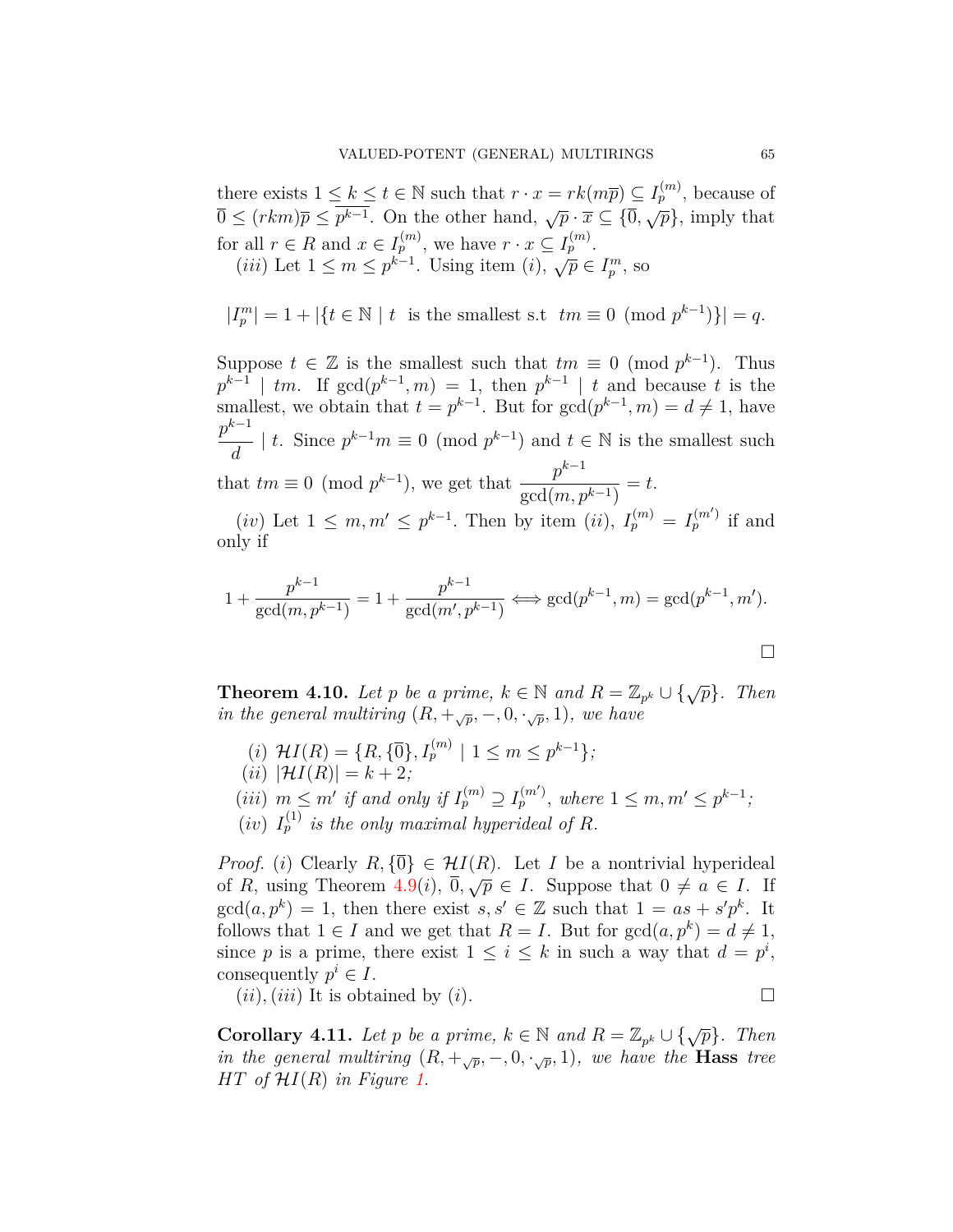$$
\begin{array}{ccccc}\n\bullet & \bullet & \bullet & \bullet & \bullet & \bullet \\
\{\overline{0}\} & I_p^{(p^{k-1})} & I_p^{(p^{k-2})} & I_p^{(p^3)} & I_p^{(p)} & I_p^{(p)} & I_p^{(1)} & R\n\end{array}
$$

*.*

<span id="page-17-0"></span>FIGURE 1. Chain of  $(HI(R), \subseteq)$ .

**Example 4.12.** (*i*) Consider the general multiring  $R = \mathbb{Z}_{16} \cup {\sqrt{2}}$ . Computations show that

$$
I_2^{(1)} = I_2^{(3)} = I_2^{(5)} = I_2^{(7)} = \{2, 4, 6, 8, 10, 12, 14, 0, \sqrt{2}\},
$$
  
\n
$$
I_2^{(2)} = I_2^{(6)} = \{\overline{4}, \overline{8}, \overline{12}, \overline{0}, \sqrt{2}\},
$$
  
\n
$$
I_2^{(4)} = \{\overline{8}, \overline{0}, \sqrt{2}\}, I_2^{(8)} = \{\overline{0}, \sqrt{2}\}
$$

and so  $\mathcal{H}I(R) = \{I_2^{(1)}\}$ 

d so  $H I(R) = \{I_2^{(1)}, I_2^{(2)}, I_2^{(4)}, I_2^{(8)}, \{\bar{0}\}, R\}$ .<br>
(*ii*) Consider the general multiring  $R = \mathbb{Z}_{27} \cup \{\sqrt{3}\}$ . Computations show that

$$
I_3^{(1)} = I_3^{(2)} = I_3^{(4)} = I_3^{(5)} = I_3^{(7)} = I_3^{(8)} = \{3, \overline{6}, 9, \dots, 24, 0, \sqrt{3}\},
$$
  
\n
$$
I_3^{(3)} = I_3^{(6)} = \{\overline{9}, \overline{18}, \overline{0}, \sqrt{3}\},
$$
  
\n
$$
I_3^{(9)} = \{\overline{0}, \sqrt{3}\}
$$

and so  $\mathcal{H}I(R) = \{I_3^{(1)}\}$  $I_3^{(1)}, I_3^{(3)}, I_3^{(9)}, \{\overline{0}\}, R\}.$ 

In the following there are two problems, which we can not prove or disprove them.

**Open Problem 4.13.** Let  $(R, +, -, 0, \cdot, 1)$  be a general multiring and  $x, y \in R$ . Then

$$
(i) ((-1) \cdot x) \cap (1 \cdot (-x)) \neq \emptyset;
$$
  
\n
$$
(ii) { -x } \cap ((-1) \cdot x) \neq \emptyset;
$$
  
\n
$$
(iii) ((-x) \cdot y) \cap (x \cdot (-y)) \neq \emptyset.
$$

**Open Problem 4.14.** Let *R* be a general multiring. Then,  $\mathcal{M}x(R) \subseteq \mathcal{P}r(R).$ 

## 5. **Conclusion**

The current paper has defined the general multirings as a generalization of multirings and presented some properties in these hyperstructures. Also:

- (*i*) Based on multigroups, general multirings are constructed.
- $(ii)$  Boolean general multiring is a  $(+)$ -commutative general multiring, while it is not a commutative general multiring.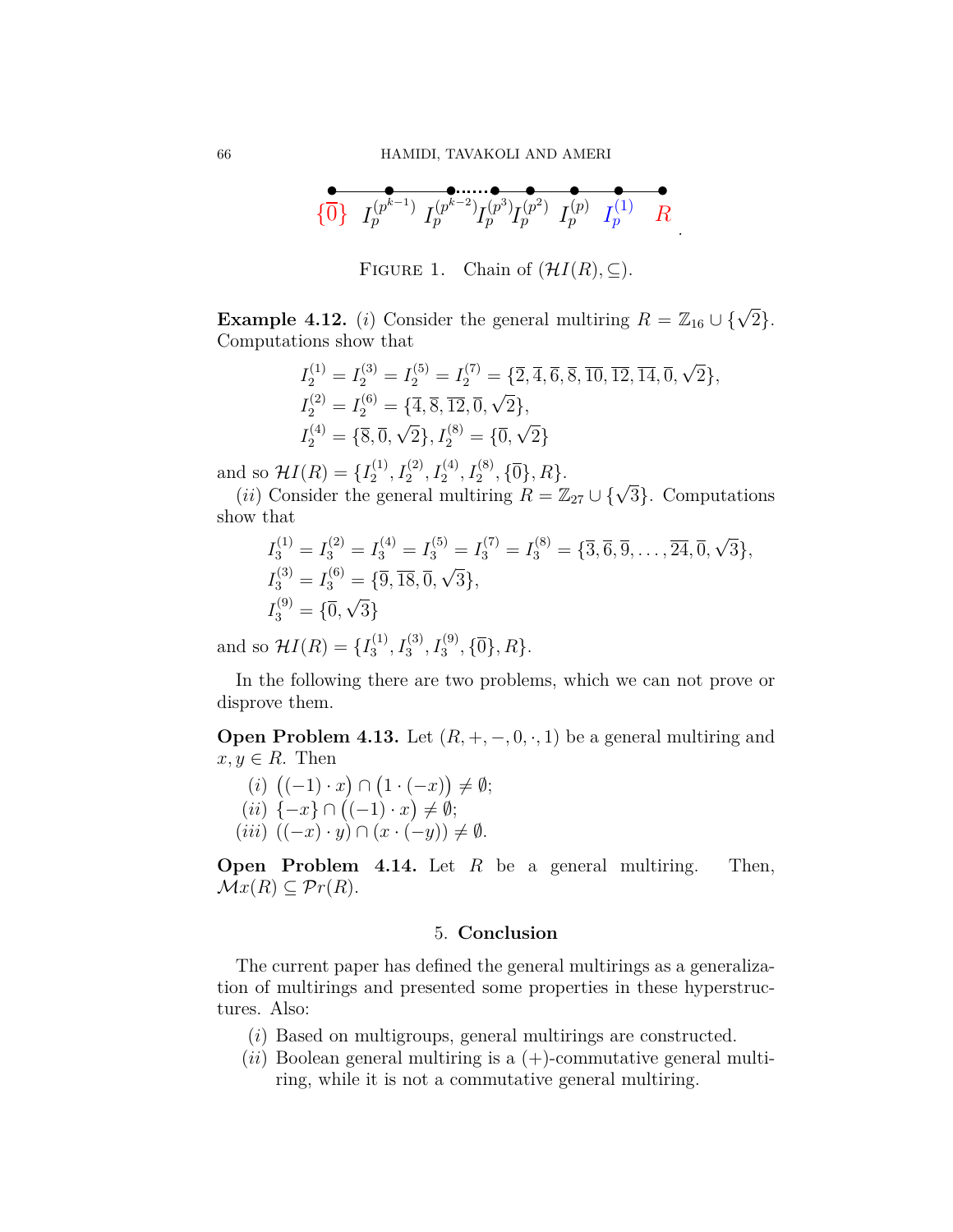(*iii*) It is proved that the Hass tree of hyperideals of special finite  $(m, n)$ –general multirings is a chain.

We hope that these results are helpful for further studies in general multiring theory. In our future studies, we hope to obtain more results regarding fuzzy general multiring, soft general multiring, tropical general multifield and their applications.

## **Acknowledgments**

The authors are deeply grateful to the referees for a very careful reading of the paper and many valuable suggestions.

#### **REFERENCES**

- <span id="page-18-11"></span>1. R. Ameri, M. Hamidi and A. A. Tavakoli, Boolean Rings Based on Multirings, *J. Sci .I. R. I.*, **32**(2) (2021), 159–168.
- <span id="page-18-4"></span>2. R. Ameri, T. Nozari, A New Characterization of Fundamental Relation on Hyperrings, *Int. J. Contemp. Math. Sciences*, **5**(15) (2010), 721–738.
- <span id="page-18-1"></span>3. J. Chvalina, S.H. Mayerova and A.D. Nezhad, General actions of hyperstructures and some applications, *An St Univ Ovidius Constanta*, **21**(1) (2013), 59–82.
- <span id="page-18-2"></span>4. P. Corsini and V. Leoreanu, *Applications of Hyperstructure Theory*, Klwer Academic Publishers, 2002.
- <span id="page-18-5"></span>5. B. Davvaz, T. Vougiouklis, Commutative rings obtained from hyperrings (Hvrings) with *α <sup>∗</sup>*–relations, *Commun. Algebra.*, **35** (2007), 3307–3320.
- <span id="page-18-6"></span>6. V. L. Fotea, M. Jafarpour, S. S. Mousavi, The relation  $\delta^n$  and multisemi-direct hyperproducts of hypergroups, *Commun. Algebra.*, **40** (2012), 3597–3608.
- <span id="page-18-12"></span>7. P. Galadki and M. Marshal, Orderings and Signatures of Higher Level on Multirings and Hyperfields, *J. K-Theory*, **10** (2012), 489–518.
- <span id="page-18-7"></span>8. P. Ghiasvand, S. Mirvakili and B. Davvaz, Boolean Rings Obtained from Hyperrings with *η ∗* <sup>1</sup>*,m* Relations, *Iran. J. Sci. Technol Trans. Sci.*, **41**(1) (2017), 69–79.
- <span id="page-18-8"></span>9. M. Hamidi and A. R. Ashrafi, Fundamental relation and automorphism group of very thin *Hv*–groups, *Commun. Algebra.*, **45**(1) (2017), 130–140.
- <span id="page-18-9"></span>10. M. Hamidi, A. Borumand Saeid, V. Leoreanu, Divisible Groups Derived From Divisible Hypergroups, *U.P.B. Sci. Bull., Series A*, **79**(2) (2017), 59–70.
- <span id="page-18-10"></span>11. M. Hamidi, V. Leoreanu, ON (2-Closed) Regular Hypergroups, *U.P.B. Sci. Bull., Series A*, **80(4)** (2018), 173–186.
- <span id="page-18-0"></span>12. F. Marty, *Sur une generalization de la notion de groupe* 8*th Congres Math*, Scandinaves, Stockholm, (1934), 45–49.
- <span id="page-18-13"></span>13. M. Marshall, *Spaces of orderings and abstract real spectra*, Springer Lecture Notes in Math. 1636, (1996).
- <span id="page-18-3"></span>14. M. Marshall , Real reduced multirings and multifields, *J. Pure Appl. Algebra.*, **205** (2006), 452–468.
- <span id="page-18-14"></span>15. T. Vougiouklis, The fundamental Relations in Hyperrings, *The general th International congress in Algebraic Hyperstructures hyperfield Proc.4 and its Applications (AHA 1990) World Scientific*, 203–211.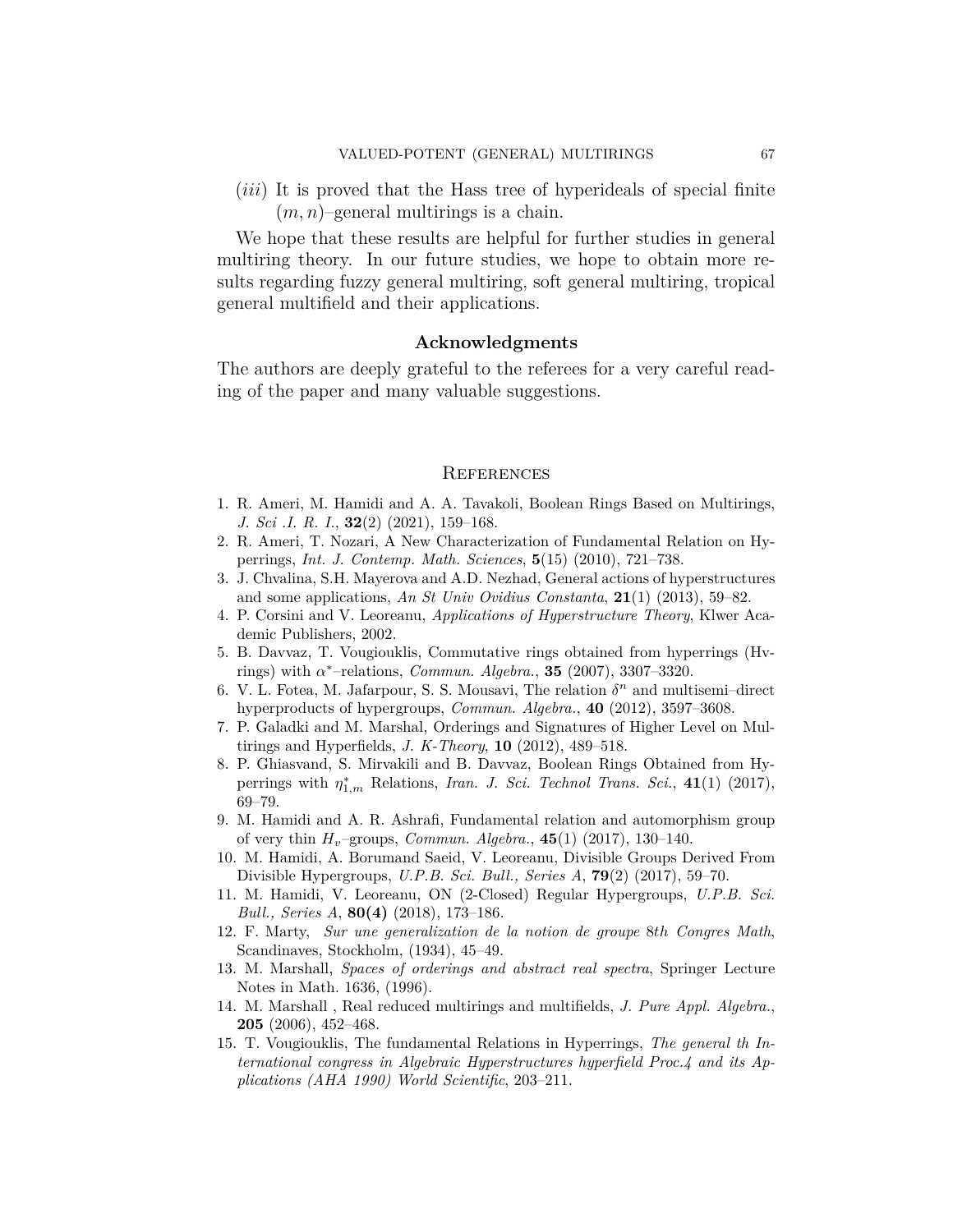#### **Mohammad Hamidi**

Department of Mathematics, Payame Noor University (PNU), P.O. Box 19395- 4697, Tehran, Iran. Email: m.hamidi@pnu.ac.ir

#### **Ali Asghar Tavakoli**

Department of Mathematics, Payame Noor University (PNU), P.O. Box 19395- 4697, Tehran, Iran. Email: tavakoli397@gmail.com

## **Reza Ameri**

School of Mathematics, Statistics and Computer Sciences, University of Tehran, P.O. Box 14155-6455, Tehran, Iran. Email: rameri@ut.ac.ir